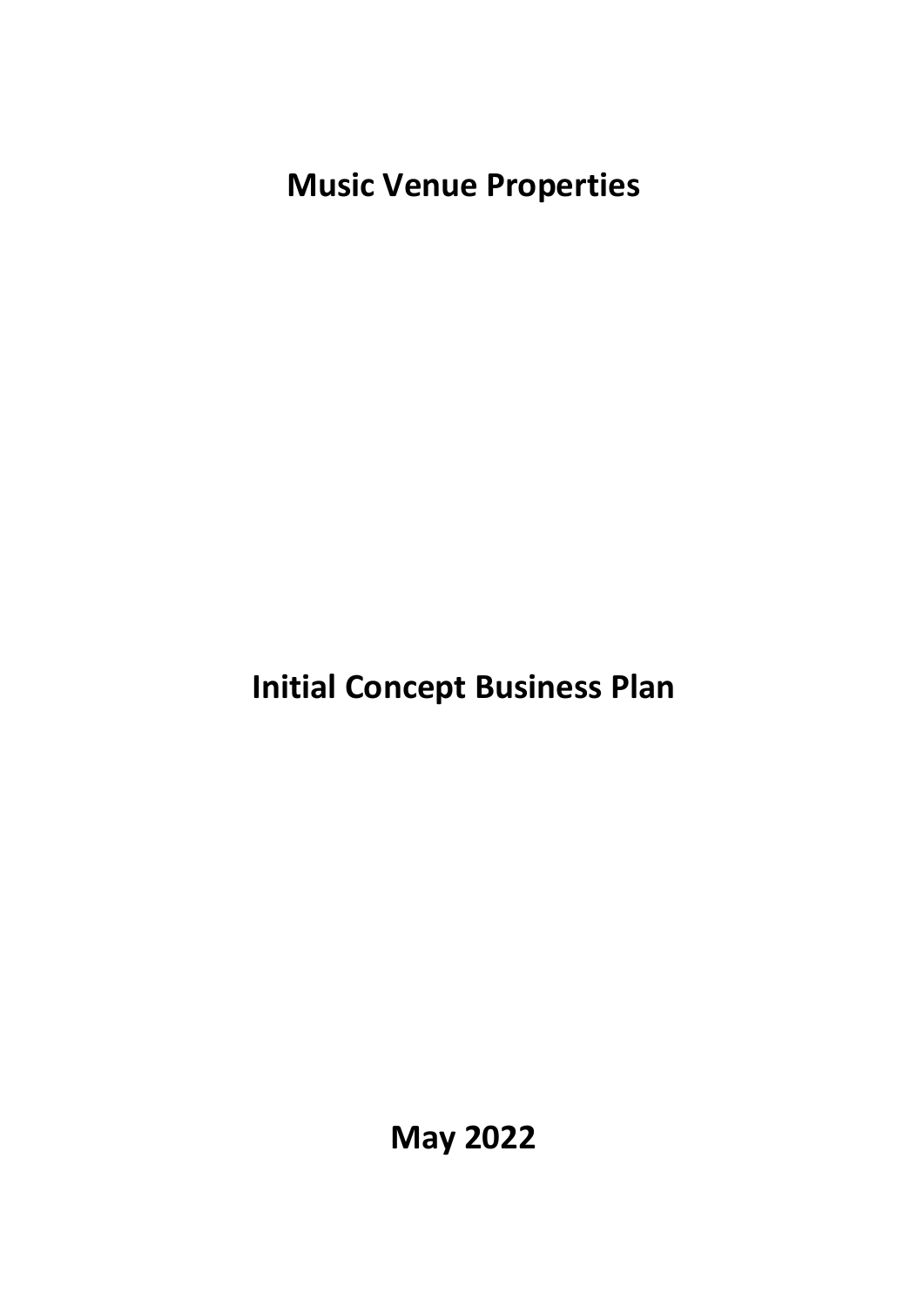# **Legal Status and Governance**

Music Venue Properties (MVP)is a Community Benefit Society registered with the FCA on 5th July 2021 (registered number 8635). The society has charitable objects and has applied for recognition of its charitable status from HMRC. The registered office address is 5 Church Street, Wimbourne, BH21 1JH.

It was created under the auspices of the Music Venues Trust (MVT), a charitable incorporated organisation registered in England and Wales as the membership body providing services to and lobbying on behalf of the 900+ grassroots music venues who form its members.

MVP has three Founder Members, who are the Music Venues Trust as a body corporate, and the Chair and CEO of MVT. The Founding Board appointed by those members is:

## **Bonita McKinney**

Music Industry Professional, specialising in event promotion, digital music distribution and event ticketing with 10+ years' experience. Co-chair of the Music Venue Trust board of trustees.

#### **Hugh Rolo OBE**

Founding Partner of the Community Shares Unit, Hugh, a former investment banker, has over 20 years' experience as an active social investor through Key Fund, Social Investment Business and the Community Shares Booster programme. He was awarded an OBE in 2021 for investment services.

## **Gabriella Smith**

As a Chartered and Accredited Historic Building Surveyor, Gabriella has worked in the historic building industry for over 20 years, both in the public sector for the Government's Statutory advisor and in the private sector.

#### **James Wright**

Former live music promoter, booking agent and tour manager now working as a built heritage consultant specialising in planning applications for historic buildings.

#### **Natasha Dos Passos**

Finance professional with over 20 years of experience in financial management and transformation, notably at Universal Music as the Financial Controller of EMI Records. Now specialising in Sustainability, Governance, and Risk advisory for the SME sector. Natasha has a passion for sustainability and community, together with her finance and governance skills support her to champion grassroots projects. She is currently serving as a trustee at the London Gardens Trust to conserve and protect London's green spaces, and previously held the role of Non-Executive Director at Orpheus Sinfonia, a charity supporting musicians in the early stages of their classical music career.

#### **Rhoda Dakar**

Singer, songwriter, recording artist and music teacher (post-16), turned professional in 1980. Rhoda is the middle of three generations of songwriters/recording artists. Her father started out in small clubs in France when he lived there before WW2. When he had to come and live in the UK, with war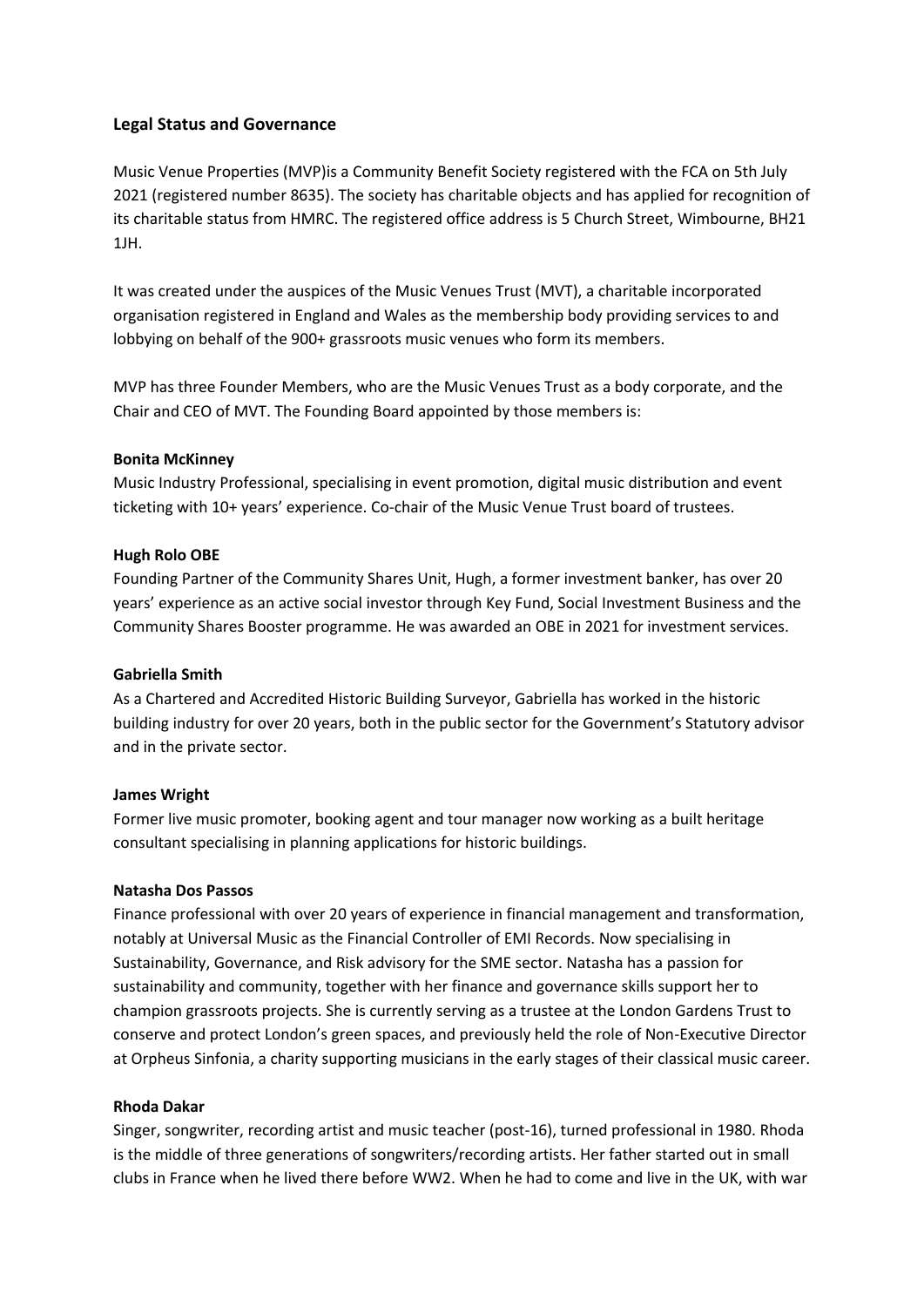looming, he started to host club nights. Eventually he had his own club in London's West End during and for a while after the war. It was tiny but had a huge cultural impact and was frequented by the great and the good of the era, including Robert Kee and Lucien Freud.

#### **Jeremy Mills**

Chair of MVP. A legal Professional with over thirty years of experience advising individuals, businesses and charities.

#### **Peter Cornforth**

Real estate investment professional, specialising in urban asset management, and Chartered Surveyor, with over 30 years of experience in the sector, the last 10 in private equity investment and development. He has represented the real estate industry as an expert contributor to the Mayor of London's Night-time Economy Commission and sits on the Advisory Board at Sound Diplomacy. Nonexec roles include the new Goods Way venue at Kings Cross and The Rattle community of start-up inventors, artists, hackers and nerds looking to change the system. And, against many friends' better judgement, Peter has had an independent record label, recording studio and put on club nights around London.

#### **Phyllis Belezos**

25+ years' experience in the music industry working as a Music Booking Agent representing artists' live careers worldwide. Director/Owner of recently launched company which is a Booking Agency and Consultancy. Co-chair of the Music Venue Trust board of trustees.

#### *Music Venues Trust and Parent Control*

As the body which has formed the society and developed its plans, Music Venue Trust is the 'parent' of the society. It controls sufficient votes in the society to be able to either pass or block any resolution it wishes, except certain legally-mandated resolutions to do things like amalgamate with another society.

MVT appoints up to one-third of the Directors, and up to two-thirds of the Directors are elected by and from the members who invest in the society, and who also cast a minority of votes at the AGM on all resolutions (apart from the legally-mandated resolutions, where all members have one vote of equal weight). There is also provision for the Board to co-opt 2 Directors to bring additional expertise we feel we need to make our discussions and decisions better informed.

All of the Directors will resign at the first AGM of the society, due to be held sometime in the months leading up to 30th September 2022 in order that a new board can be elected with the confidence and legitimacy of being democratically elected by all our members. Existing Directors can stand for re-election, as can any member who can be nominated.

We hope that in addition to assisting setting our strategy that they provide more practical impact through supporting the venues who lease our venues and also using their engagement in supporting live music by providing market providing intelligence on suitable venues for acquisition.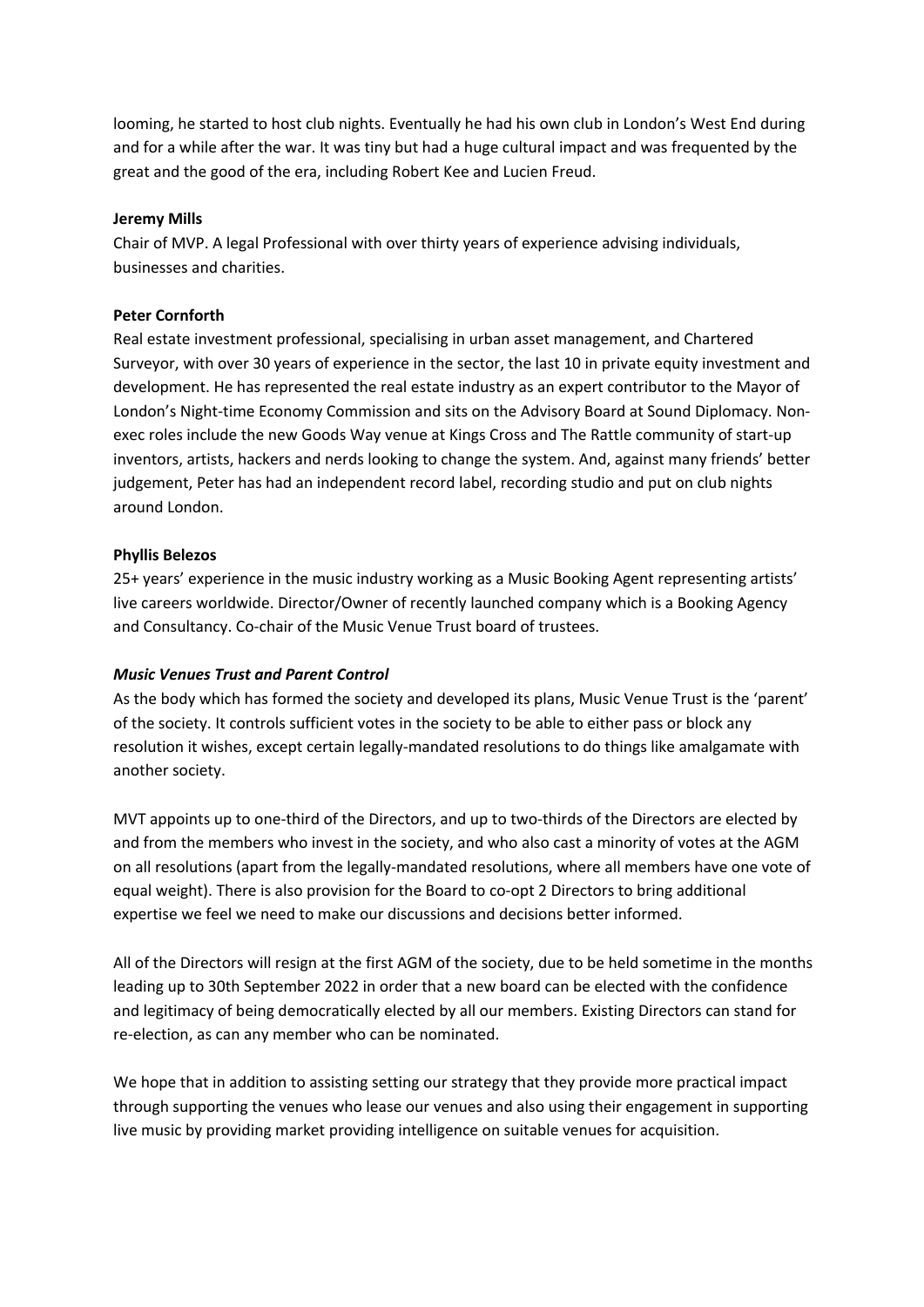## **Our Mission**

The society has been formed to make a long-term decisive intervention to secure the future of the UK's grassroots music venues, by placing an ever-increasing number of them into the hands of a steward owner who will value the venues as spaces for music first, and as parts of a property portfolio second.

This will enable us to take long-term decisions for the good of the sector, including - topically allowing our tenants to take rent holidays when they are closed for public health reasons - or enable venues to look at installing better air-conditioning and recycling facilities which require long-term alignment of owners with the time-horizons of funders and operators.

We will fund this expansion by a variety of means, from securing low-cost asset transfers from public bodies where possible, use of commercial mortgages and bond-type finance and future share issues.

# **Why we are needed**

Music Venue Properties is an initiative by Music Venue Trust to protect, secure and improve GMVs, not just in the short term, but by tackling the underlying cause of their challenges. The UK has the potential to have the best grassroots circuit in the world, supporting new talent, investing in artists, investing in carbon neutral buildings, creating safe spaces, improving facilities like ventilation.

To achieve that, we need to make a fundamental change to the ownership of these buildings. During the Covid crisis we fought to #SaveOurVenues. Now we need to solve these problems permanently. We need to #OwnOurVenues.

The biggest threat facing music venues today is not the pandemic, or lockdowns, but ownership. Venues are under threat because the people who own the buildings in which music is played and enjoyed are committed more to profitability than supporting the sector. Unfair rent rises can make previously viable venues suddenly unsustainable, whilst venues in property hotspots fund themselves turfed out to make way for a conversion to flats. Short leases hamper those venues which want to raise funds to improve facilities and make the possibility of government support less likely compared to other creative arts. We have been created to provide an answer that puts the ownership of music venues in the hands of people who love live music as much as the people who watch it do.

Grassroots Music Venues (GMVs) are where we come together to sing, dance, celebrate, cry and feel a part of something bigger. These rooms create unique moments of magic, transforming everyday acts into nights where 'you just had to be there'. They are spaces that turn the ordinary extraordinary and capture moments that become folklore. Grassroots Music Venues matter to all of us, and the peril they face is something the whole of the music community needs to come together to protect.

Grassroots Music Venues are the starting gun of culture: they propel it forwards with the frenetic energy that courses through the soul of our live music community. They are run by mavericks for the love of live music; all slightly different and unique, but all working towards the singular goal of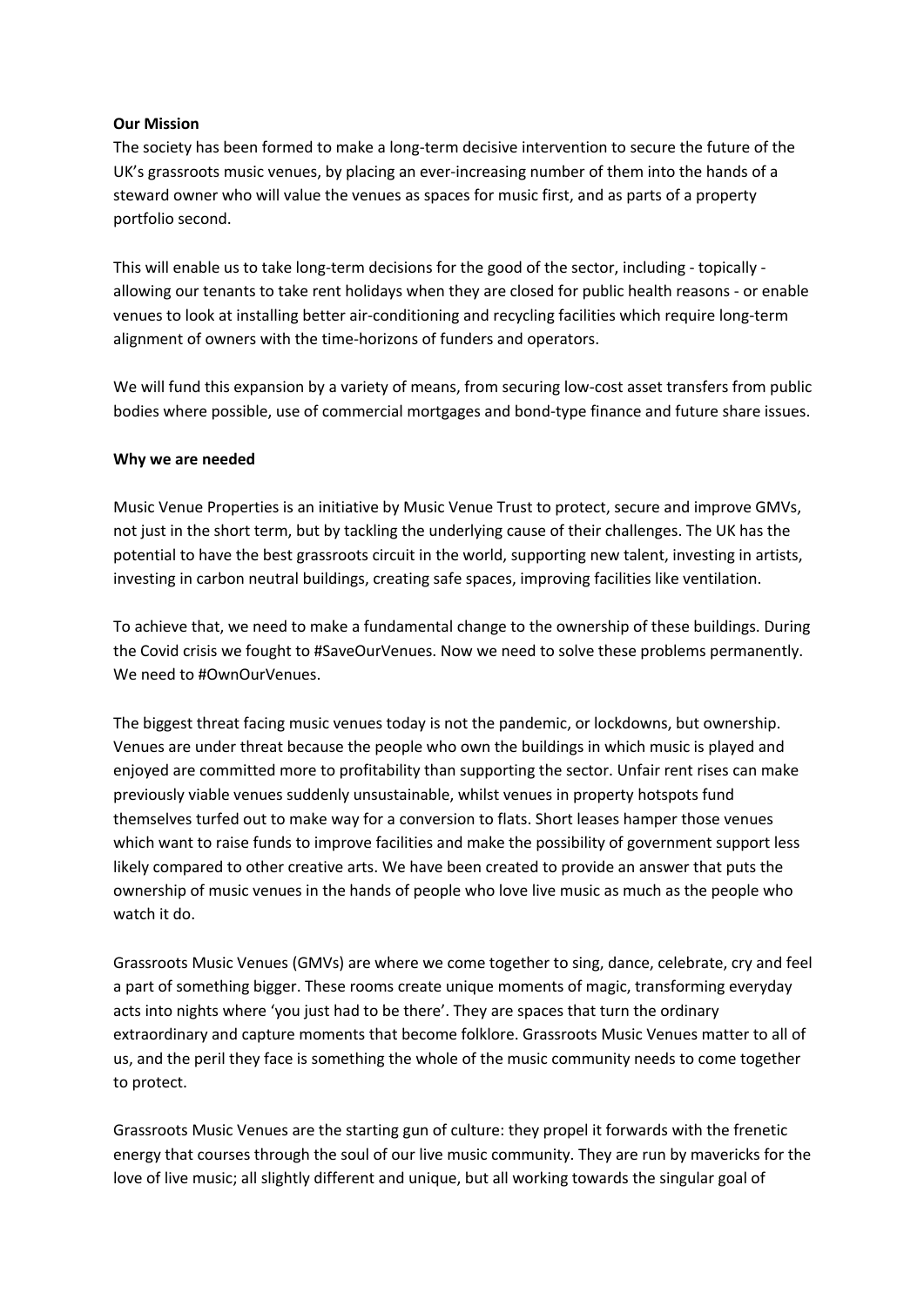putting on cutting edge new music. They are the Research and Development labs of the £5.8 billion per annum UK Music Industry - a world leader in music and culture.

Despite this, 35% of these venues have closed in the last 20 years - a testament to the failure to truly appreciate their value. And then came the pandemic.

At the onset of the Covid-19 crisis, it was estimated that 83% of GMVs in the UK - 770 venues - faced permanent closure during the crisis. As a result of the work of Music Venue Trust less than 1% of venues permanently closed. However, the sector acquired over £90 million of new debt during the crisis, over 67% of it related to lease obligations. This ongoing fragile state is built on one single fact that underlies so many of the problems these venues face: 93% of Grassroots Music Venues are tenants, and on average, these operators have 18 months left on their tenancies.

The Covid-19 crisis did not create the challenge of ownership, it magnified it. If we want a genuinely protected and secure network of these venues to continue to fill our communities with music there is a solution: They need to be owned by the live music community.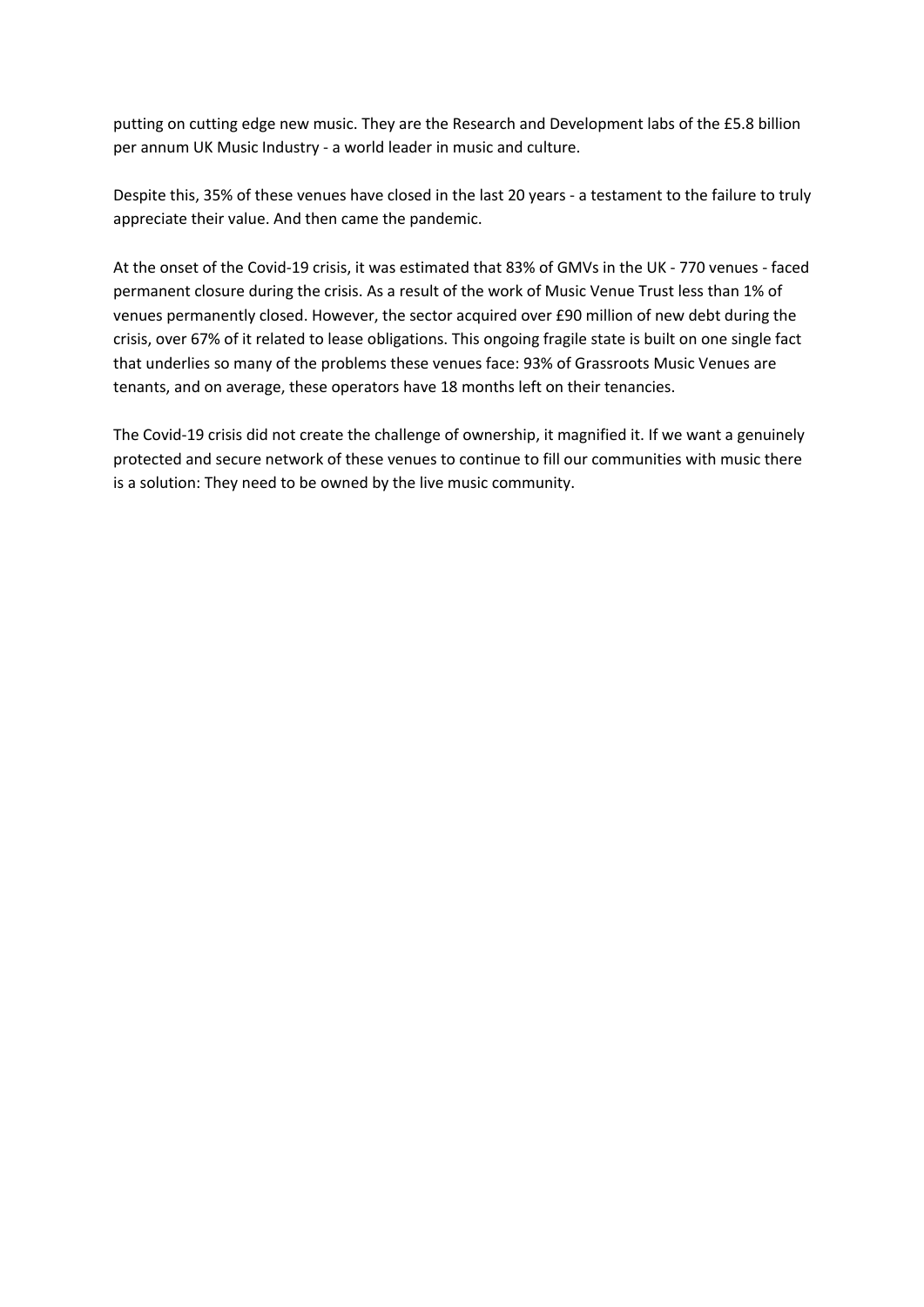## **Our Plans**

This is our pilot project to establish that this type of ownership can provide real long term benefits to artists, audiences and local communities, investing in grassroots music venues so they achieve their full potential. We have identified an initial group of venue operators with strong management structures that already reflect their communities, they just need the ability to do more.

The share issue we are undertaking is to raise the initial finance to prove the concept behind the society - that music venues are better owned by stewards than speculators.

In time we will deploy a variety of financial instruments to raise the capital we need, as well as benefiting from asset transfers and other below-market value acquisitions. Before this we need to demonstrate 'proof of concept'; that this is possible, and we are looking to the community of music lovers to show the faith in our mission to help kickstart us. We have bold plans to operate as something akin to a 'National Trust for Music Venues' but like the National Trust, long before it became a fixture, it was a punchy upstart putting the idea forward that the people who had hitherto owned beautiful and important buildings were not necessarily the best placed to steward them.

This share issue opportunity is about creating the circumstances where great venue operators have the security and confidence they need to create great venues. We are creating a benevolent landlord and operator relationship that doesn't just solve a short term noise or development issue; it will provide security for decades so that we can release meaningful investment into these properties and support incredible programming.

We've got a really simple formula for rents. We're not going to penalise venues for changes to the area in which they happen to be based, and our rents will be based on a straight-forward 6% of the sum we've spent buying their building.

#### **The Pilot Venues**

We have chosen 9 venues to start the journey, selected after detailed discussions with the MVT regional coordinators who are the link point with the 900+ members of the Music Venues Alliance. Those coordinators contacted venue operators to make them aware of the plans and based on the responses, compiled an initial list of 40 venues.

We explored financial viability within our model of the Rent to Value ratio, which left all those with a Rent To Value of over our 6% target - the operators of the pilot venues pay an average of 7.62% at present, prior to any rent reviews, whilst MVT data shows the average across the GMV sector is a staggering 12.9%.

We then approached the operators who wanted to be part of the programme, and found out where the landlord wanted to sell the venue and the purchase arrangements would be uncomplicated. We have had initial discussions with venue owners and established mutual understanding around valuations, and venue owners are happy for us to cite their venues in this share offer and await us going back to them with proofs of funds and which point we would hope and expect to move quickly to acquisition, but nothing is secured in writing as yet.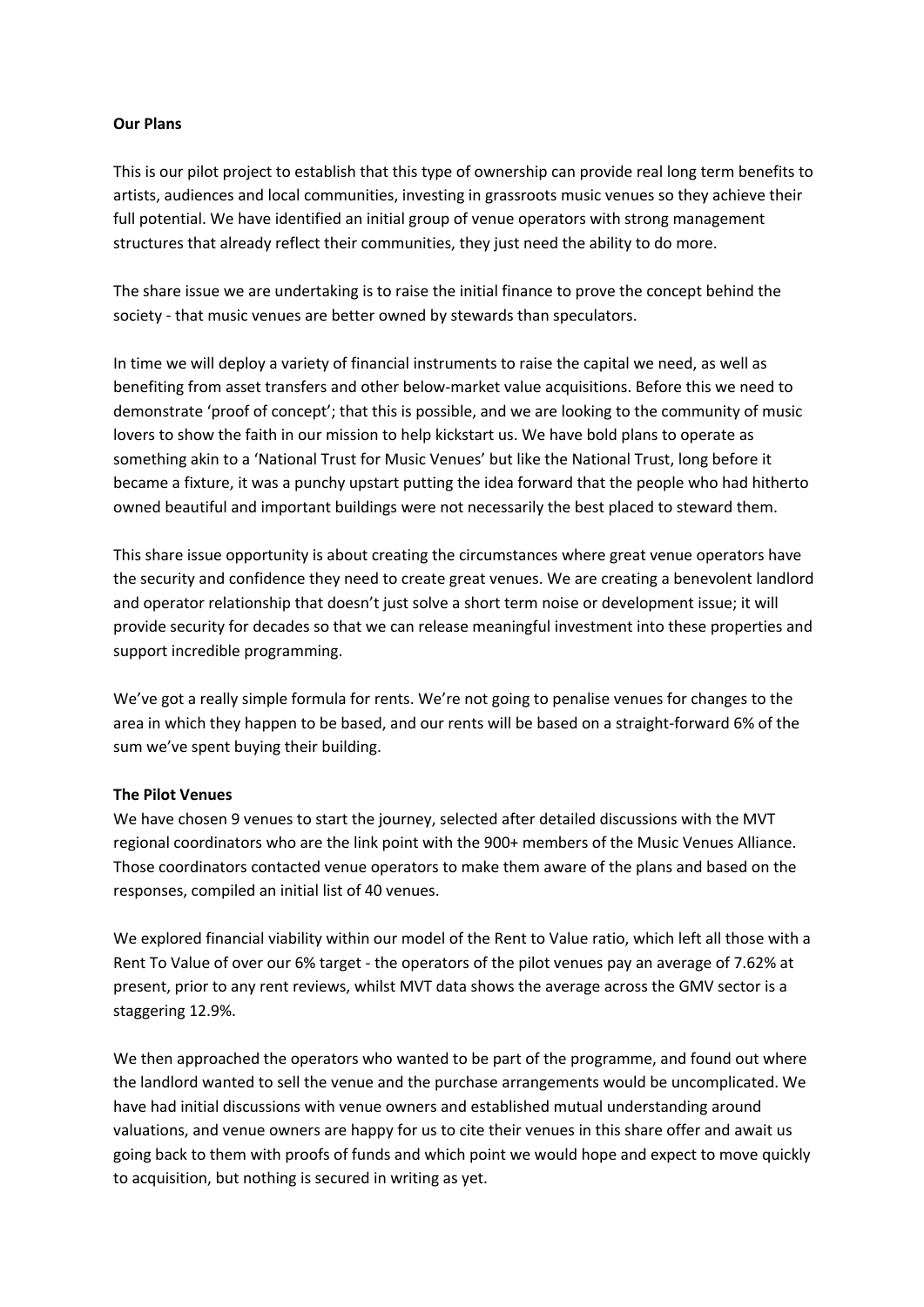These GMVs are a vital part of our cultural and community heritage - they don't just put on gigs! They are community hubs, essential to the night-time economy, vital incubators of and investors in talent, they support education and employment all whilst showcasing a range of artforms. These are venues at the heart of their communities and we know what investment can do for the creative sector, employment and regeneration, and so we wanted venues which worked alongside local education providers, and support local and emerging talent, but are also part of the national touring circuit.

Finally, these venues are located in high deprivation areas where the direct community ownership model in which the venue operator also owns the venue is unlikely to be successful because the socio-economic profile of these areas means the communities would struggle to raise the money themselves.

# **Le Public Space, Newport**

Le Public Space was born from the ashes of Le Pub. Established in 1992 as a grassroots music venue, Le Pub served the music community of Newport for 25 years, hosting bands including Skindred and Kids In Glass Houses. In 2017 LPS became a Community Benefit Society and used funds raised through a Community Share Offer to move to a larger property and set up a 120-capacity live room, a recording studio and vegan kitchen. The new premises are fully accessible (receiving a silver award from Attitude Is Everything) and are able to host workshops, classes and instrument tuition.

*"The move and making our venue as amazing as it is has taken a lot of time, energy and money. The Music Venue Properties ownership scheme would give us the reassurance we need to continue improving what we do. Knowing the venue is owned and supported by people who understand what we do would mean the world to us and our community."*

## **The Palladium, Bideford**

The Palladium is a 150-capacity venue in Bideford, and the only Grassroots Music Venue in the North Devon area. The venue has been hosting music events for 25 years, with the current team taking the reins in 2017. After a series of improvements, the venue is now attracting more established touring artists from all over the world, and creating a new generation of music fans in North Devon. The Palladium also supports local musicians through jam nights, a practice room and a dedicated Sunday session for up and coming artists.

*"Currently our rental arrangement with our landlord is on a rolling month to month contract. Having the security of a lease with a landlord who wants to support us in bringing live music to North Devon will make a huge difference."*

## **The Hairy Dog, Derby**

The Hairy Dog has been established for 9 years, expanding into a second building during this time to create a 500 capacity live room with a great stage, sound and lights. Even when there's no show on, the bar and the outdoor seating area remain open to the community seven nights a week. Firmly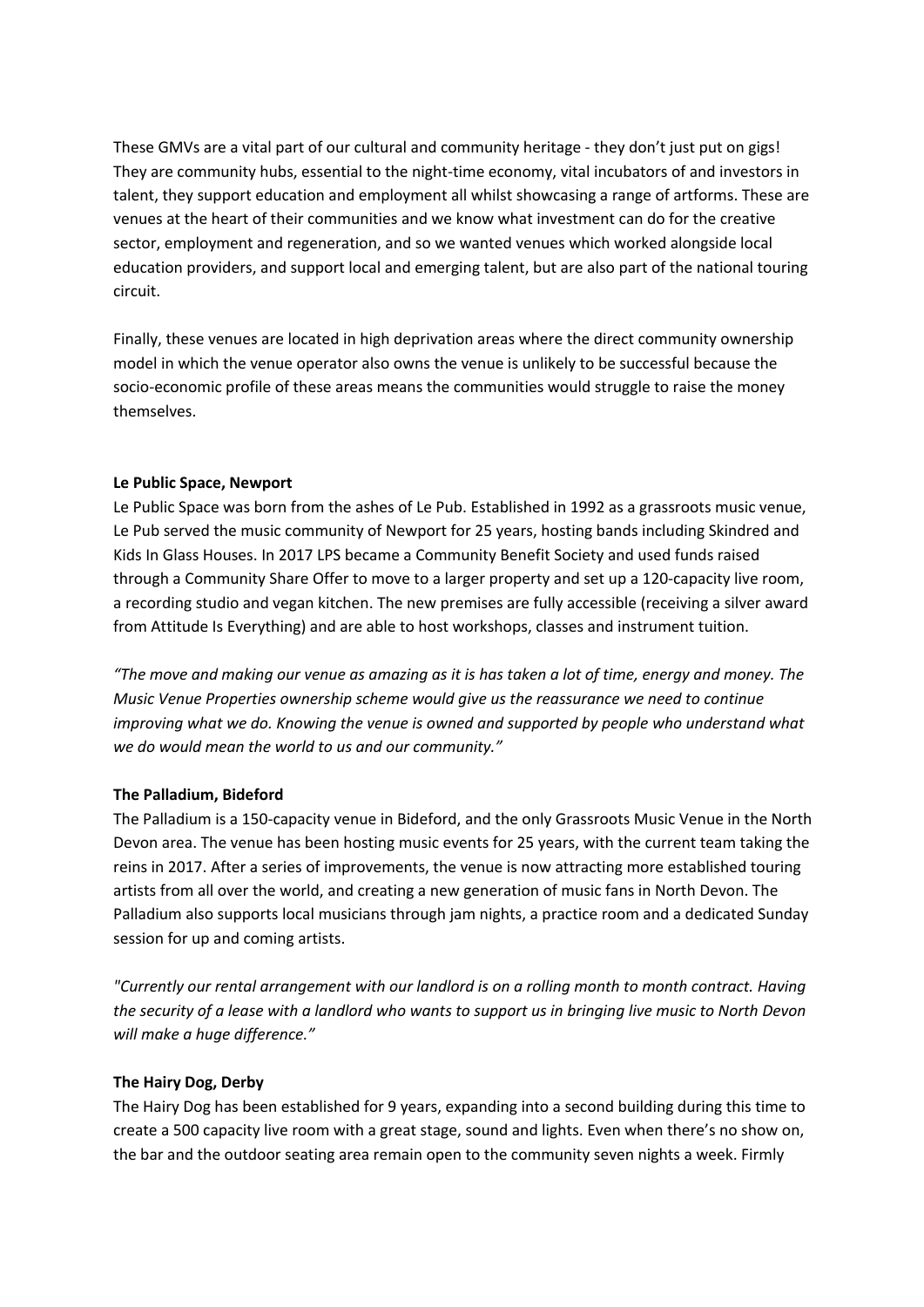established on the UK touring map, the programme is diverse, hosting artists from Grandmaster Flash to Slaves, from Darts To Cockney Rejects.

*"At the moment we have two different landlords who don't have an understanding of our central purpose. To have one landlord that not only understands the business, but is dedicated to keeping the Hairy Dog as a live music venue would be a massive asset."*

## **Sunbird Records, Darwen**

In 2016, Sunbird Records opened a DIY live music venue in the heart of Darwen. This creative hub is nestled in the rolling hills of Lancashire, near Manchester. The label and its home have been built and shaped by a growing neo-tribe of like-minded individuals, with a collective drive to launch new alternative music and culture, into the industry. Originally a decommissioned bank, the venue features a basement bank vault that has been transformed into a cutting-edge recording studio. Sunbird Records is a space to craft and showcase pioneering musicianship and diversity.

*"Having MVP as a landlord would also help us grow massively, our current landlord has no interest in anything to do with the venue apart from collecting the rent with no help being offered over the COVID restriction period either. Having MVP behind us as a landlord will allow us to explore new avenues of the business and also use their wealth of knowledge to help grow not only the venue but the cultural community as a whole".*

## **The Polar Bear, Hull**

The Polar Bear has been a purveyor of alcoholic drinks since 1840, but Its reputation as a live music venue began in the late sixties (David Bowie is reputed to have performed an impromptu mime act there for local drinkers!) and it has been fundamental to Hull's live music scene ever since. In 2020 the operating company that ran The Polar Bear went into administration, but the team that had run the venue created a Community Interest Company with the sole purpose of running the venue in a sustainable and ethical manner. After raising £39,000 from the local Hull community and the KeyFund, they opened the doors on August 24th.

*"We are absolutely delighted that MVP have selected The Bear as part of their campaign to buy and protect at-risk venues from around the country. The prospect of having a landlord that is committed to keeping live music venues alive is hugely appealing. We strive to run a business that supports live music and the local community whilst contributing as much as possible to the local economy; with the MVT as our landlord we are confident that we can achieve this. Together."*

## **The Glad Cafe, Glasgow**

The Glad Cafe is a social enterprise operating as a not-for-profit music venue, with a licensed cafe based on the south side of Glasgow. Established in August 2012 as a much needed vibrant, inclusive and energetic creative hub for the southside and warmly embraced by the local community, it soon spawned a number of creative ventures initiated by its customers and staff – a Glad Community Choir, a Writers' Group, literary zine, language conversation groups, music festivals, and philosophy group amongst others.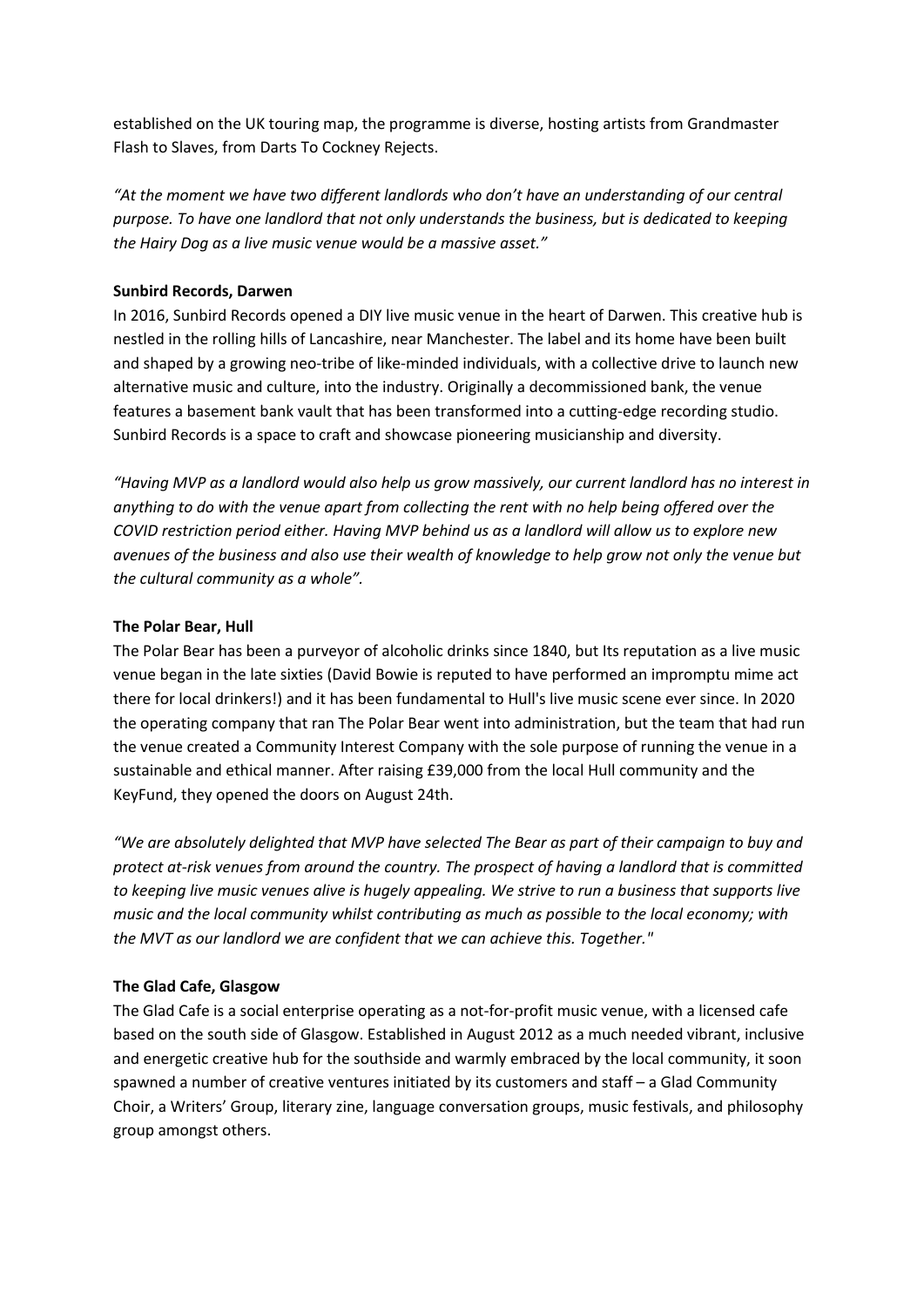*"It would be a game changer for The Glad Cafe to have MVP as a supportive landlord who understands the challenges of running a music venue in a residential community."*

## **The Bunkhouse, Swansea**

The Bunkhouse is an award winning music venue opened in 2018 by a team who collectively have over three decades of music industry experience. Quickly becoming a staple of the South Wales music scene, the 250 capacity venue constantly punches above its weight hosting over 300 gigs a year. Alongside this programme of events, The Bunkhouse also offers rehearsal space, tutoring, 1-2- 1 advice with aspiring bands and promoters and a smaller second stage ideal for acoustic gigs, poetry, comedy and DJs.

*"This will help guarantee The Bunkhouse can be used to its full potential as a GMV for generations to come. Our current landlord is keen to work with MVP and wants to secure the future of the business, but has also been open that if it doesn't happen then it would need to be sold to a property developer. Swansea can't afford to lose another grassroots music venue!"*

## **The Snug, Atherton**

The Snug is an 80-capacity grassroots music venue/coffee shop developed on the site of an old bakery in Atherton, Greater Manchester. Established in 2015 with the ethos of creating a safe and welcoming community hub that has music in its very DNA. Since The Snug is the only GMV in the area, giving new and emerging artists opportunities to hone their crafts so they can progress is at the heart of what the venue does. In championing new original music, The Snug attracts audiences of all ages from all over the Northwest and beyond to our little deprived satellite town in Manchester, providing much-needed cultural events and employment in the creative arts.

*"Having MVP as our landlord will give us the long-term security, we need to continue our vital work. The current landlord wishes to sell the site which risks it being purchased by people with no interest in the arts and developing the site for residential properties. To have a landlord and partner we know has our interests at heart will mean we can push our limits further and explore new ways of bringing much-needed culture to our town"*

## **The Ferret, Preston**

Housed in a centuries-old mill building, The Ferret has been a 200-capacity live music venue since 2006 when it first opened as The Mad Ferret. Since then, The Ferret (as it became known in 2014) has played host to thousands of live musicians, with hundreds performing every year - past visitors include IDLES, Ed Sheeran, Catfish & The Bottlemen, Buzzcocks & A Certain Ratio. Surviving when other Preston venues have fallen by the wayside, The Ferret has recently seen investment in a new stage and sound system - attracting some of the most exciting names in touring live music including Bob Vylan, Billy Nomates & The Orielles in the last 12 months. As well as the big names, The Ferret is the regular haunt of the local music community - with new bands & artists learning their craft on its stage, at open mic nights - both acoustic and MC-led, at open decks events for budding DJs, and as support acts for touring artists. Students from the neighbouring University of Central Lancashire run regular live music sessions and have the opportunity to shadow The Ferret's sound engineering team, learning on the job. Local promoters are given chance to host their own events, and previous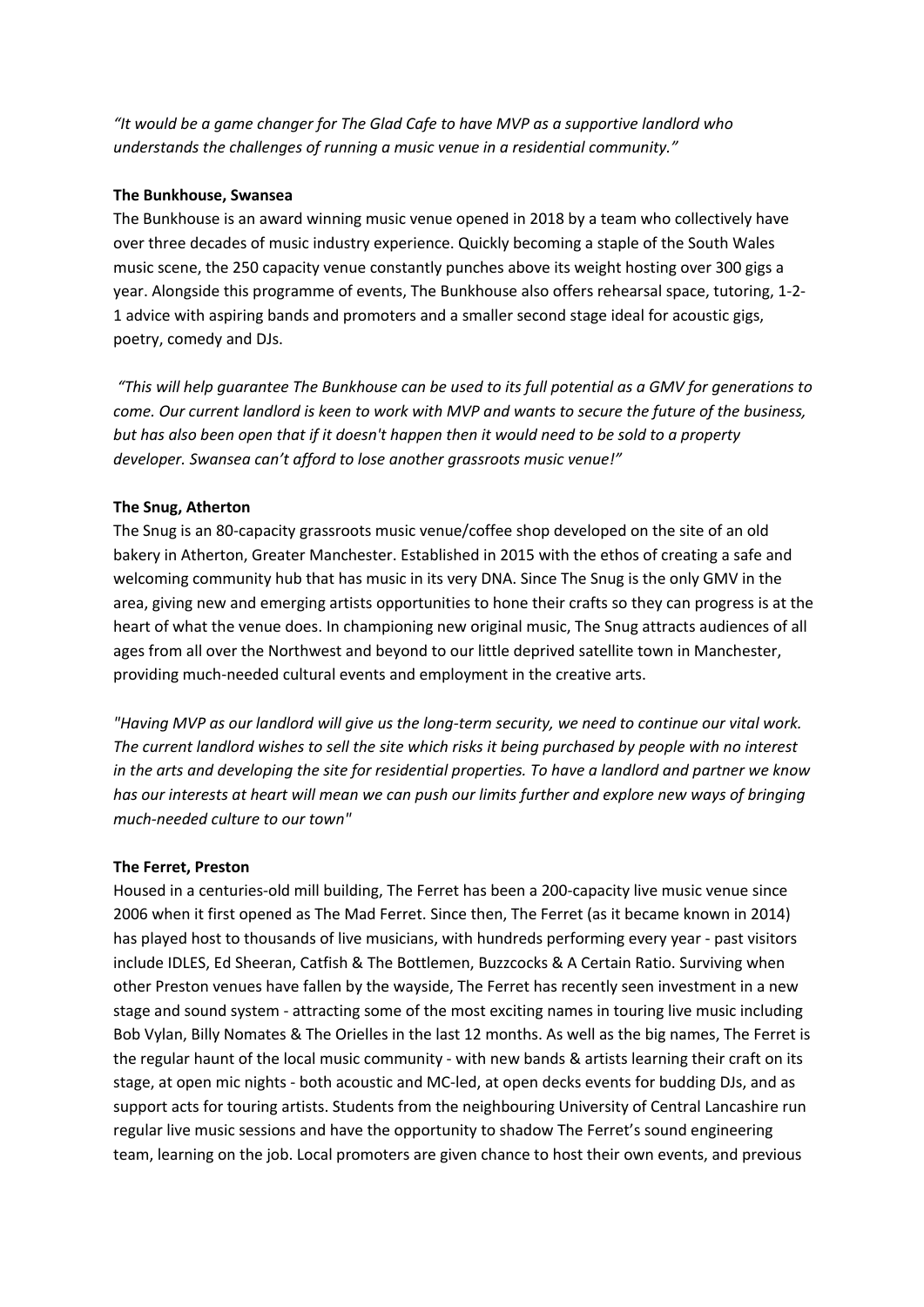members of The Ferret team have gone on to work nationally & internationally on live music promotion and production.

*"The Ferret's commitment to alternative culture in the City of Preston is unparalleled. We see it as our duty to champion new music, and to bring to Preston the kinds of artists that would rarely, if ever, be seen around these parts. Having the support of MVP as our landlord would give us the security and confidence to invest even more in grassroots music and create something truly special in our city."*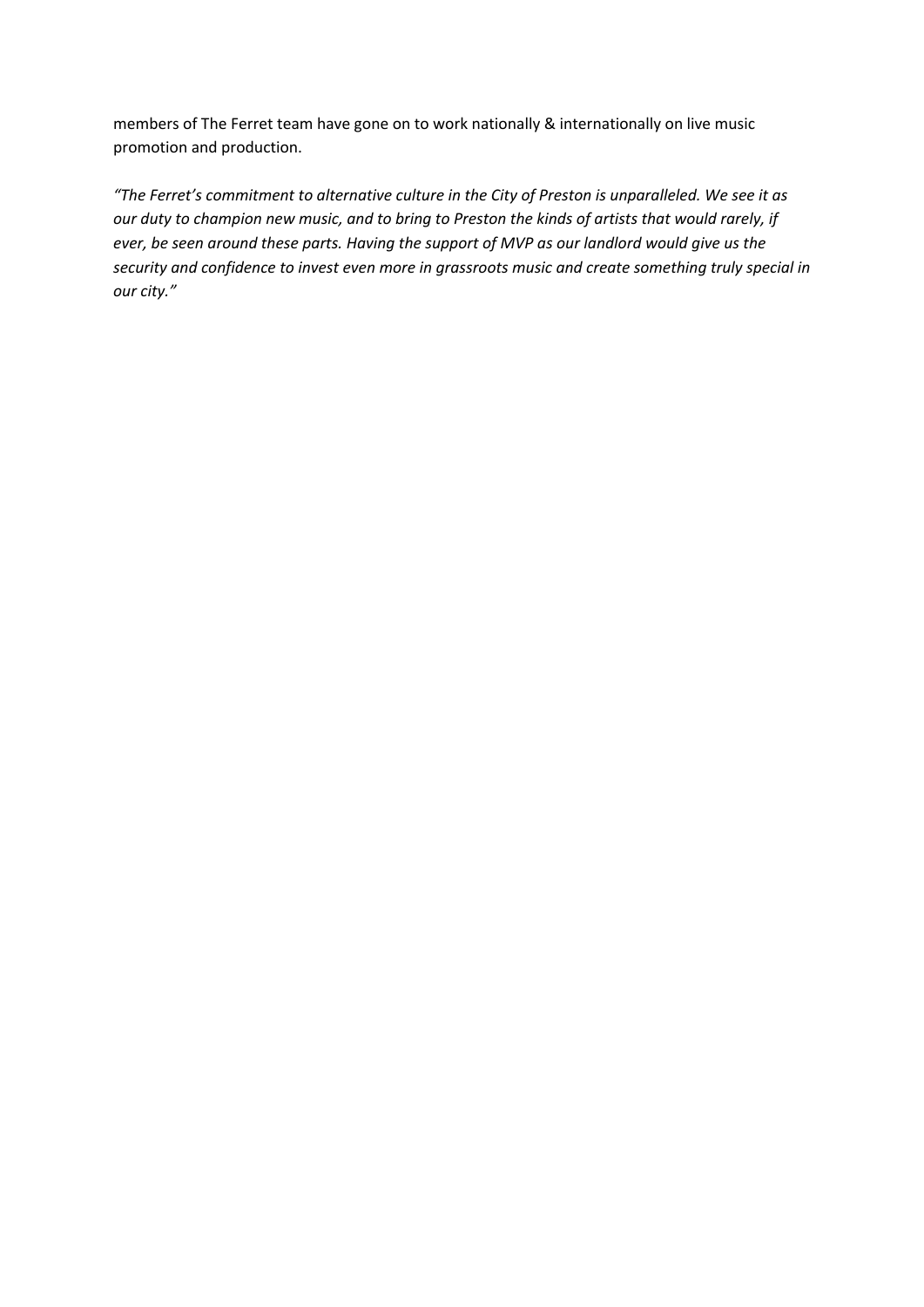# **Operational Structure**

Over the past eight years Music Venue Trust has built up a network of team of experts in the form of employees and consultants. The organisation is well known and well connected to highly skilled individuals in many different fields. In the first instance MVP will subcontract the relevant personnel and skills needed through MVT. Over time MVP will build its own team, calling upon connections from both MVT and its directors in the recruitment phase.

Leadership - Mark Davyd (MVT CEO and Founder, co-opted to MVP) Acquisitions - MVT has extensive knowledge of the GMV network and its operators Managing / building the portfolio - Peter Cornforth (Board member) Financial Management - Natasha dos Passos (Board member) Valuations - MJD Hughes Building Management - James Wright / Gabriella Smith (Board member) Legal/Compliance - Jeremy Mills (Board member) Planning - James Wright Fundraising - Lucy Stone (co-opted from MVT) Press / PR - Velocity Media/ Republic / Toni Coe-Brooker (co-opted from MVT) Project Management - Matthew Otridge (co-opted from MVT)

In the pilot phase the skills and time provided by the individuals co-opted from MVT will be financed and underwritten in full by MVT. The MVP board will meet regularly, and will be able to monitor progress made.

Once proof of concept has been established and the society moves into the next phase of fundraising and acquisitions, MVT and MVP will re-examine the existing relationship alongside the society rules. Once proof of concept is established, the MVP will consider whether they would seek to establish a management contract between MVT and MVP, or go in a different direction and employ their own set of staff.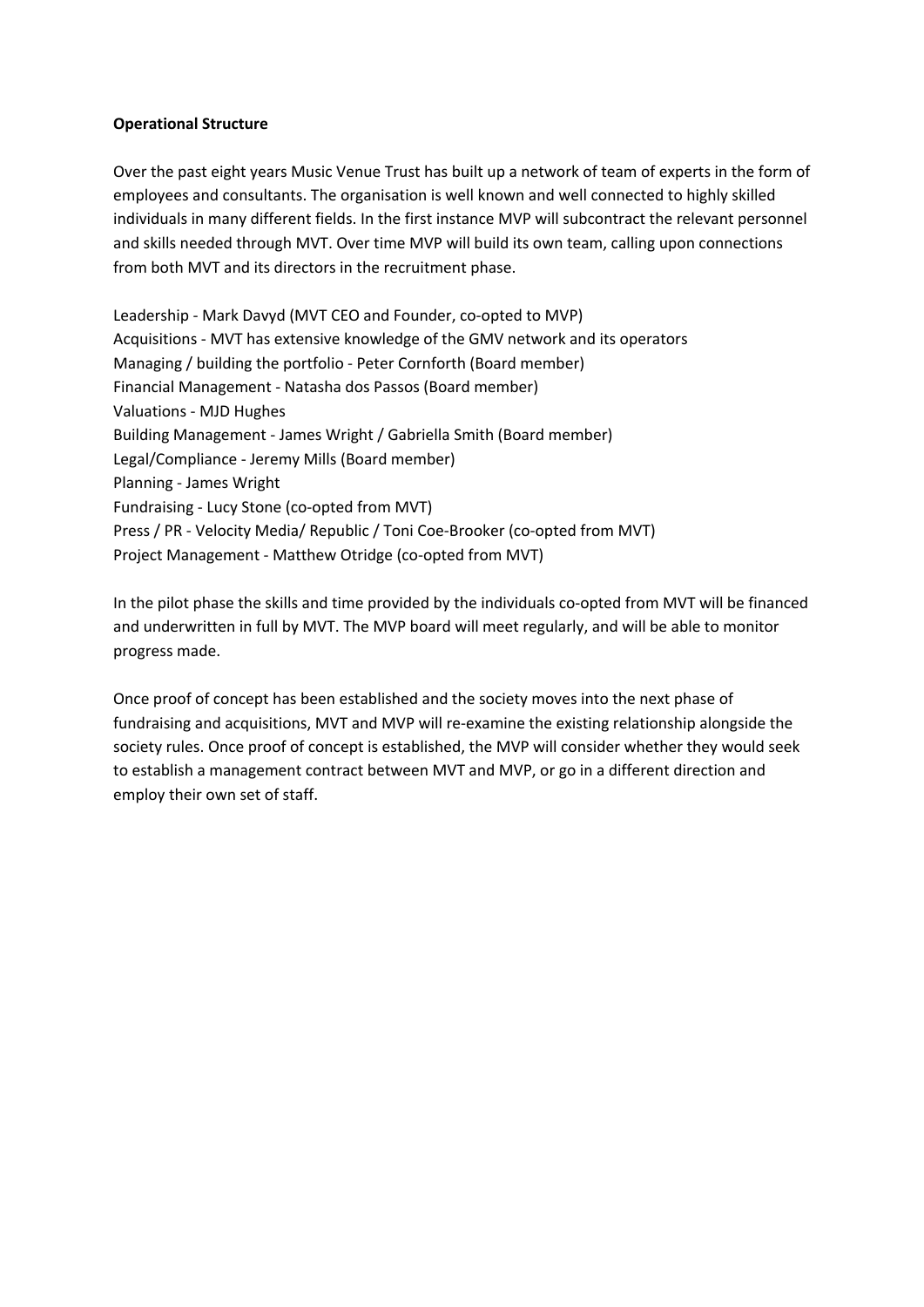## **The Share Offer Campaign**

The UK has millions of music fans, and thousands of people who work in it, from record company interns through to multi-millionaire global artists. We know that over 80,000 people were connected enough to venues they care about to donate to them during the pandemic, as part of a collective campaign to support venues during the pandemic lockdown, and as we are using the same Crowdfunder system we used to raise those donations, we're confident a big number of them will be motivated to take action. We've also priced the share issue carefully to enable people under 25 to be able to invest by lowering the minimum investment needed by them.

Our plan to engage with these people has already begun. We have trailed the launch of the share issues in a variety of industry fora and received a very warm response, and begun discussing investments and donations from a variety of private and public bodies.

We plan to launch the share issue on May 23rd with press coverage anticipated to promote the launch in a variety of national newspapers. These will be followed up with more intensive work within the specialist music and venue industry press, and broadening the campaign to include broadcast media, as well as an active online presence via the MVT's long-established channels.

We will email all 8,000 donors to the covid-19 related fundraising MVT undertook during the lockdown period to invite them to deepen their commitment to music venues.

We will be a featured presence at the Co-operatives UK Congress on June 18th where we hope to garner some high-profile support from the wider Co-operative movement.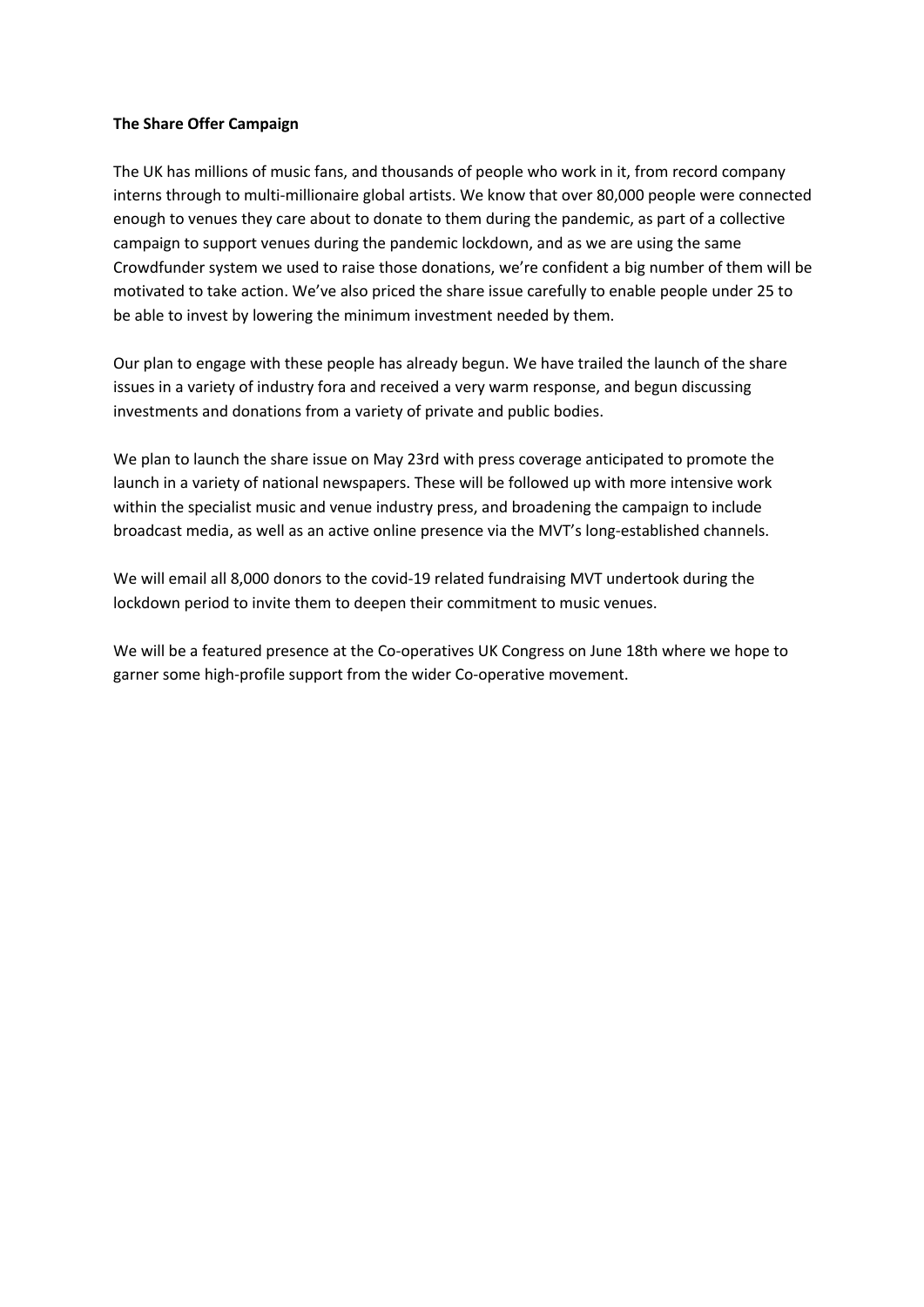## **Financial Plans**

## **Capital Requirement and sources**

We are targeting a minimum of £2.5M in this initial capital raising campaign, with an optimum target of £3.5M. Because of the nature of the business model, if the share offer were to be so successful that we could accept more capital than the optimum, then we would bank that capital and move to go beyond the initial 9 venues at a more advanced pace than we have estimated in this first phase.

The valuations of the properties have been arrived at by desktop valuations carried out by MJD Hughes Ltd (who specialise in valuing pubs and other social spaces for the community-owned sector), whilst some individual valuations were higher or lower than the landlord's asking price, across the portfolio of the venues the difference was negligible. We are not in position to disclose these valuations for commercial reasons. Ultimately full surveys of the venues will be carried out before purchasing, and if necessary, we will look to renegotiate the prices if necessary.

Planned sources of capital include:

- Community Share Capital MVP plans to have an open community share offer.
- Loans After the first phase involving community shares, grants and donations, MVP will explore looking at finance from ethical lenders who are interested in the social impact of this project. We are not planning to take on any loan finance that will require payments of above 3% APR.
- Grants MVT employs Lucy Stone as a fundraising consultant as part of it's team that has helped raise over £3million for MVT over the past 4 years. In the past two years Lucy has helped 412 GMVs raise over £70million in grant applications. MVP is already in discussions with Arts Council England, DCMS, Creative Scotland and Creative Wales around bespoke funding to support this project. We will also support MVP venues in writing grant applications that will help finance the cost of renovations and repairs. In the past 4 years 179 GMVs have received such grants with MVT support.
- Donations MVT has received over £4million via donations in the past 3 years. The music industry has many high-net-worth organisations and individuals that are actively looking to support projects of this scale.

We have had positive discussions with grant funders and remain optimistic that some of our target will be provided by them, but at the time of this offer launching, nothing had been confirmed as yet.

In addition, MVP will be working with Local Councils to explore the possibilities of Community Asset Transfers, where bringing in these properties to our portfolio on long term leases will bring in rent income without the usual outgoings that attach to other acquisitions.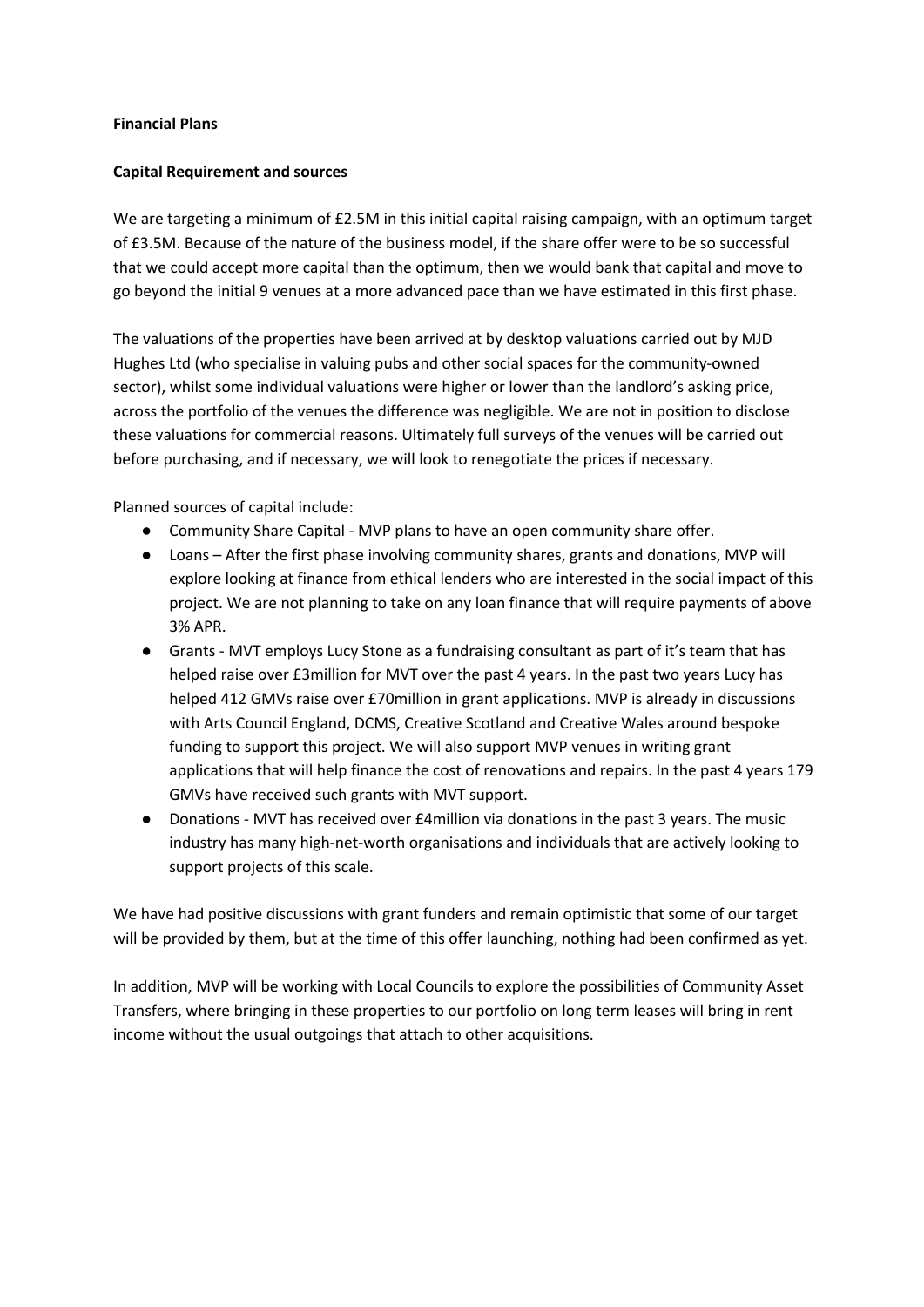#### **Projected Finances**

Modelling the likely future developments of the business requires identifying key variable that might change. In truth, the most important variable is the ease or otherwise with which this initial finance raising campaign succeeds: if we demonstrate that there is an appetite to subscribe to capital to enable us to grow our estate, we expect to have a steady stream of venues that will be suitable to be transferred whose owners will contact us looking to begin discussions.

We have developed various financial models covering a variety of scenarios, including varying the amount of loan and grants were are able to pull in to expand our portfolio. However, for this share issue, we wanted to demonstrate what we predict would happen in the scenario where we achieve our minimum target of £2.5M, our optimum target of £3.5M and our maximum target of £10M.

In the minimum scenario we have assumed purchasing 6 properties. It would be the decision of MVP board to evaluate which properties would not be bought. The projections suggest MVP may need to charge slightly higher rent to operators to remain viable but a similar profile to the base line model.

In the Maximum Profile this enables us to use the extra funds to purchase additional properties. In our modelling with an average property on exact same basis as baseline, it enables MVP to buy 31 properties in total. The exact additional Purchases would be modelled and approved by the MVP Board. The projection suggest that MVP will be able to keep additional reserves. Appropriate additional costs are included to manage the greater number of properties.

#### *Underpinning assumptions*

**Overheads** – these include a small amount of staffing costs, expenses, accountancy/audit costs, & IT Website. These are fixed through the period and we have included a small amount of inflation at 2%. Any major costs such as refurbishment or improvement of properties would be brought forward to the board as a self-funded project and thus not included in this proof of concept.

**Tax** - as we have exclusive charitable objects, we have not included corporation tax; we have applied to HMRC for charity recognition.

**Stamp Duty Land Tax** - have modelled paying SDLT on all purchases, but this – and other acquisition costs and fees - are all capitalised on the balance sheet, and group together under 'Purchase of freeholds' in the cashflow.

**VAT** – we have not included a calculation on property VAT as details of the VAT status of prospective venues are unknown at this stage. Should we buy any property subject to VAT, we would register for VAT and reclaim that so the effect is likely to be short term on cash only for which there are sufficient funds.

**Depreciation** - as we will be using the properties to achieve our charitable objects, we will depreciate our estate on the basis of an 80/20 split between buildings and land, with buildings depreciating at 2% per year and land holding its value. This expense will reduce our annual surplus, but we still project to make a surplus to enable the society to return capital to investors. As in reality, we expect our estate value to increase, we will periodically review the value of each property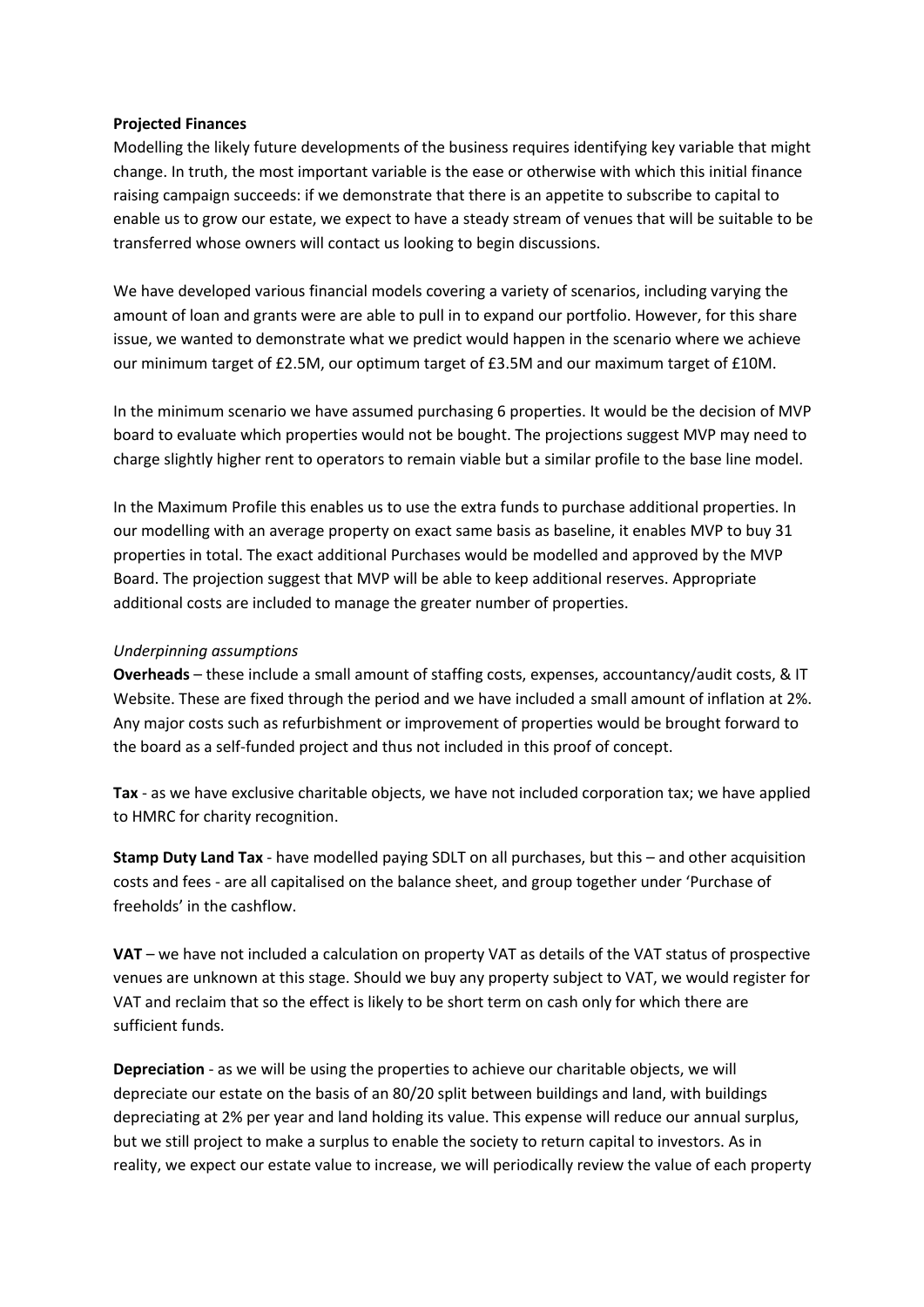every 3-5 years, and the difference between the book value at that time and the revalued property will be added to the revaluation reserve on our balance sheet.

**Voids** - we have estimated a void rate of around 3% per year which kicks in when we acquire 20 properties. We believe that the challenge facing the industry is finding venues, not finding operators to use them. We believe our relationship with existing venues and our connectedness to the wider sector means that we can manage end-of-tenancies to minimise voids.

**Grants** – these are capitalised to restricted reserves as they are solely for the purpose of purchasing property and thus do not appear in the profit and loss sheets.

**Rates** - we have budgeted for not paying business rates as we will only be liable when the property is empty, and as noted above, we anticipate a minimal period of non-occupancy across our estate.

**Reserves Policy** - we are seeking to build reserves to cover 6 months of our regular running costs.

These models show that it's still possible to pay 3% interest to investors from year 2, but in the first two scenarios we would only be able to make 5% of total capital available for withdrawals from year 5, assuming we move to an open share issue where our 3% interest rate makes us a solid and safe investment which would be attractive to people in and around the music industry. In the third model, we are able to make capital repayments out of cash reserves due to our net positive value being much stronger, in addition to proceeds from new share capital received from an open offer.

We have always considered Music Venue Properties a long-term project that wouldn't be limited to one share offer, and we plan to explore raising capital through funding applications, donations, ethical loans and future community share offers and have modelled various scenarios that reflect these possibilities.

In reality, there are a host of possible outcomes, where we move to acquire more properties through a variable mixture of equity, debt and grants. However, these alternatives will only progress on the following basis:

- 1) Any debt finances will only be taken out where the cost of capital is the same as or better than the community share issue, so the same 3% return will remain regardless so the fundamental return aspirations for investors will be the same.
- 2) Any grant finance will only lessen the amount of capital being serviced, so there will be more rental income servicing less capital, in which case the business' finances are strengthened, freeing up more cash to either increase the rate at which capital can be withdrawn, but likelier to be used to build reserves.

All of these models show that if we can secure loan finance at the low and fixed rates we believe we can, it is possible to continue to purchase venues and to make 10% of total community share investment capital available five years after it is invested. If we can't attract loan finance at this level it will try to raise finance solely through Community Shares. If we can't raise the required amount of community shares, we will remodel at the higher interest rate and the proposed debt will be put to the members before accepting.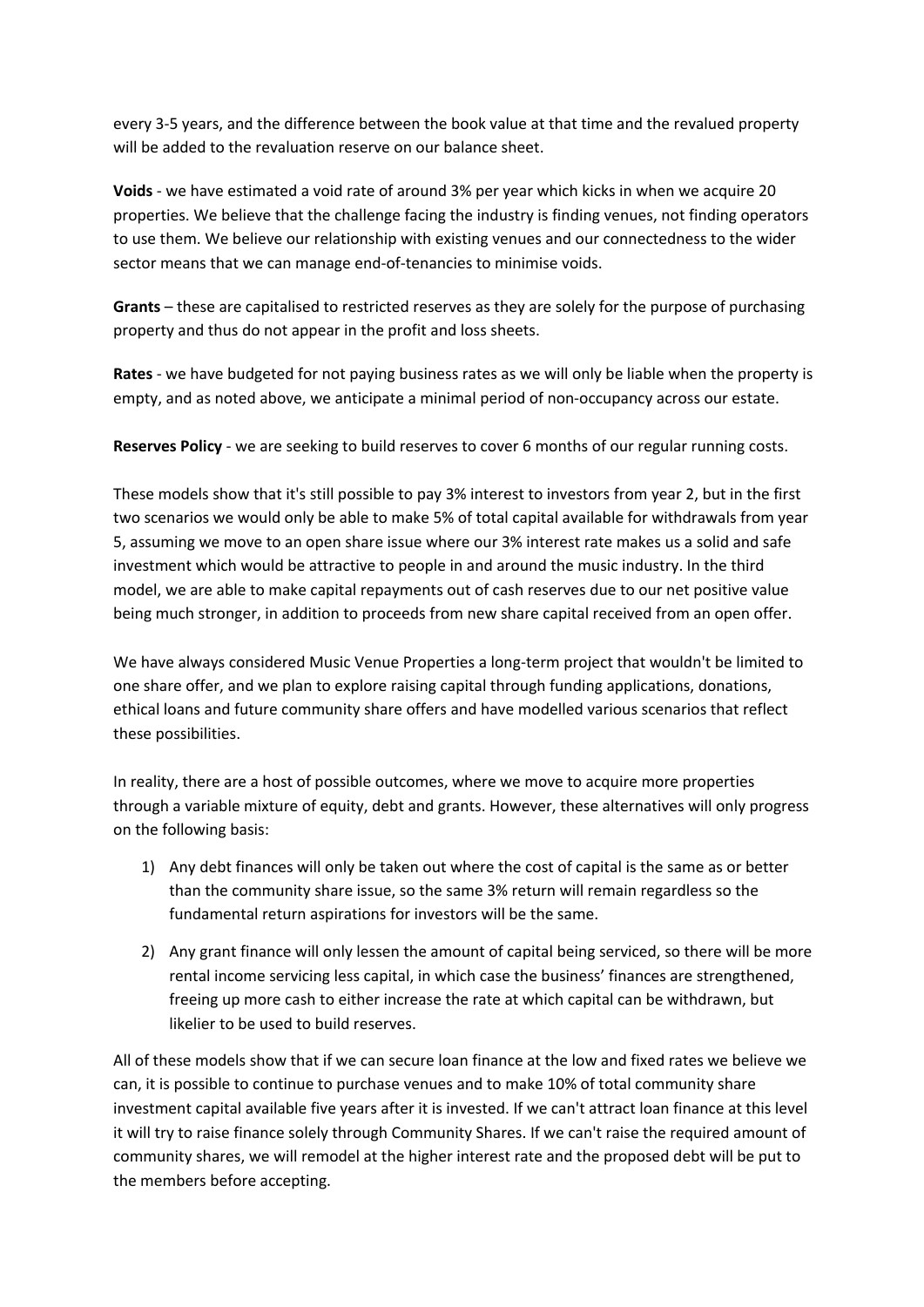#### MUSIC VENUE TRUST - PROPERTIES

**1 - Proof of concept Alternate Scenario Minimum CS funded with repayment of CS - £2.5m Share Issue**

#### PROFIT AND LOSS ACCOUNT

|                                      | Year 1<br>Mar-23 | Year 2<br>Mar-24 | Year 3<br>Mar-25 | Year 4<br>Mar-26 | Year 5<br>Mar-27 | Year 6<br>Mar-28 | Year 7<br>Mar-29 | Year 8<br>Mar-30 | Year 9<br>$Mar-31$ | Year 10<br>Mar-32 |
|--------------------------------------|------------------|------------------|------------------|------------------|------------------|------------------|------------------|------------------|--------------------|-------------------|
| Revenue                              |                  |                  |                  |                  |                  |                  |                  |                  |                    |                   |
| Non-Taxable Donations                | 23,000           | $\mathbf 0$      | $\mathbf 0$      | $\mathbf 0$      | $\mathbf 0$      | $\mathbf 0$      | $\mathbf 0$      | $\mathbf 0$      | $\Omega$           | $\mathbf 0$       |
| Grants                               | $\Omega$         | $\mathbf 0$      | $\Omega$         | $\mathbf 0$      | $\Omega$         | $\mathbf 0$      | $\mathbf 0$      | $\mathbf 0$      | $\Omega$           | $\Omega$          |
| Rental Income                        | 98,907           | 160,437          | 160,437          | 160,437          | 160,437          | 160,437          | 160,437          | 160,437          | 160,437            | 160,437           |
| Other                                | 0                | $\pmb{0}$        | $\mathbf 0$      | 0                | $\mathbf 0$      | $\mathbf 0$      | $\mathsf{O}$     | 0                | $\mathbf 0$        | $\mathbf 0$       |
| <b>Total Revenue</b>                 | 121,907          | 160,437          | 160,437          | 160,437          | 160,437          | 160,437          | 160,437          | 160,437          | 160,437            | 160,437           |
| Costs                                |                  |                  |                  |                  |                  |                  |                  |                  |                    |                   |
| Salaries                             | $-13,130$        | $-16,164$        | $-16,488$        | $-16,812$        | $-17,148$        | $-17,496$        | $-17,856$        | $-18,216$        | $-18,564$          | $-18,936$         |
| Expenses                             | $-12,500$        | $-20,196$        | $-20,244$        | $-20,280$        | $-20,316$        | $-20,352$        | $-20,400$        | $-20,436$        | $-20,472$          | $-20,520$         |
| ICT& Website                         | $-700$           | $-864$           | $-888$           | $-912$           | $-924$           | $-948$           | $-960$           | $-984$           | $-996$             | $-1,032$          |
| Legal and Professional               | $-34,072$        | $-6,528$         | $-6,672$         | $-6,804$         | $-6,936$         | $-7,080$         | $-7,224$         | $-7,368$         | $-7,512$           | $-7,668$          |
| Depreciation                         | $-20,252$        | $-38,028$        | $-38,028$        | $-38,028$        | $-38,028$        | $-38,028$        | $-38,028$        | $-38,028$        | $-38,028$          | $-38,028$         |
| Other                                | 0                | $\mathbf 0$      | 0                | 0                | $\mathbf 0$      | 0                | 0                | 0                | $\mathbf 0$        | $\mathbf 0$       |
|                                      | $-80,654$        | $-81,780$        | $-82,320$        | $-82,836$        | $-83,352$        | $-83,904$        | $-84,468$        | $-85,032$        | $-85,572$          | $-86,184$         |
| <b>Net Profit</b>                    | 41,253           | 78,657           | 78,117           | 77,601           | 77,085           | 76,533           | 75,969           | 75,405           | 74,865             | 74,253            |
|                                      |                  |                  |                  |                  |                  |                  |                  |                  |                    |                   |
| Net Interest                         | 636              | $-75,795$        | $-77,989$        | $-80,259$        | $-82,595$        | $-82,608$        | $-80,806$        | $-78,817$        | $-76,631$          | $-74,235$         |
| Dividend/Payouts                     | $\mathbf 0$      | 0                | $\mathbf 0$      | 0                | 0                | 0                | 0                | 0                | 0                  | 0                 |
| Taxation                             | $\mathbf 0$      | $\mathbf 0$      | $\mathsf 0$      | $\mathsf 0$      | $\mathbf 0$      | $\pmb{0}$        | $\mathsf 0$      | $\mathsf 0$      | $\mathbf 0$        | $\mathsf 0$       |
| <b>Retained Profit</b>               | 41,889           | 2,862            | $\overline{128}$ | $-2,658$         | $-5,510$         | $-6,075$         | $-4,837$         | $-3,412$         | $-1,766$           | 18                |
|                                      |                  |                  |                  |                  |                  |                  |                  |                  |                    |                   |
| <b>Net Interest Analysis</b>         |                  |                  |                  |                  |                  |                  |                  |                  |                    |                   |
| <b>Interest Received</b>             | 636              | 245              | 363              | 478              | 596              | 629              | 600              | 567              | 528                | 484               |
| <b>Interest Paid to Shareholders</b> | 0                | $-76,040$        | $-78,352$        | $-80,737$        | $-83,191$        | $-83,237$        | $-81,406$        | $-79,384$        | $-77,159$          | $-74,719$         |
| Interest Paid on Overdraft/Loans     | 0                | 0                | 0                | 0                | 0                | 0                | 0                | 0                | 0                  | 0                 |
| <b>Interest Paid on Mortgages</b>    | 0                | 0                | 0                | 0                | 0                | 0                | 0                | 0                | 0                  | $\cal O$          |
|                                      | 636              | $-75,795$        | $-77,989$        | $-80,259$        | $-82,595$        | $-82,608$        | $-80,806$        | $-78,817$        | $-76,631$          | $-74,235$         |
|                                      | $\cdots$         | $\cdots$         | $\cdots$         | $\cdots$         | $\cdots$         | $\cdots$         | $\cdots$         | $\cdots$         | $\cdots$           | $\cdots$          |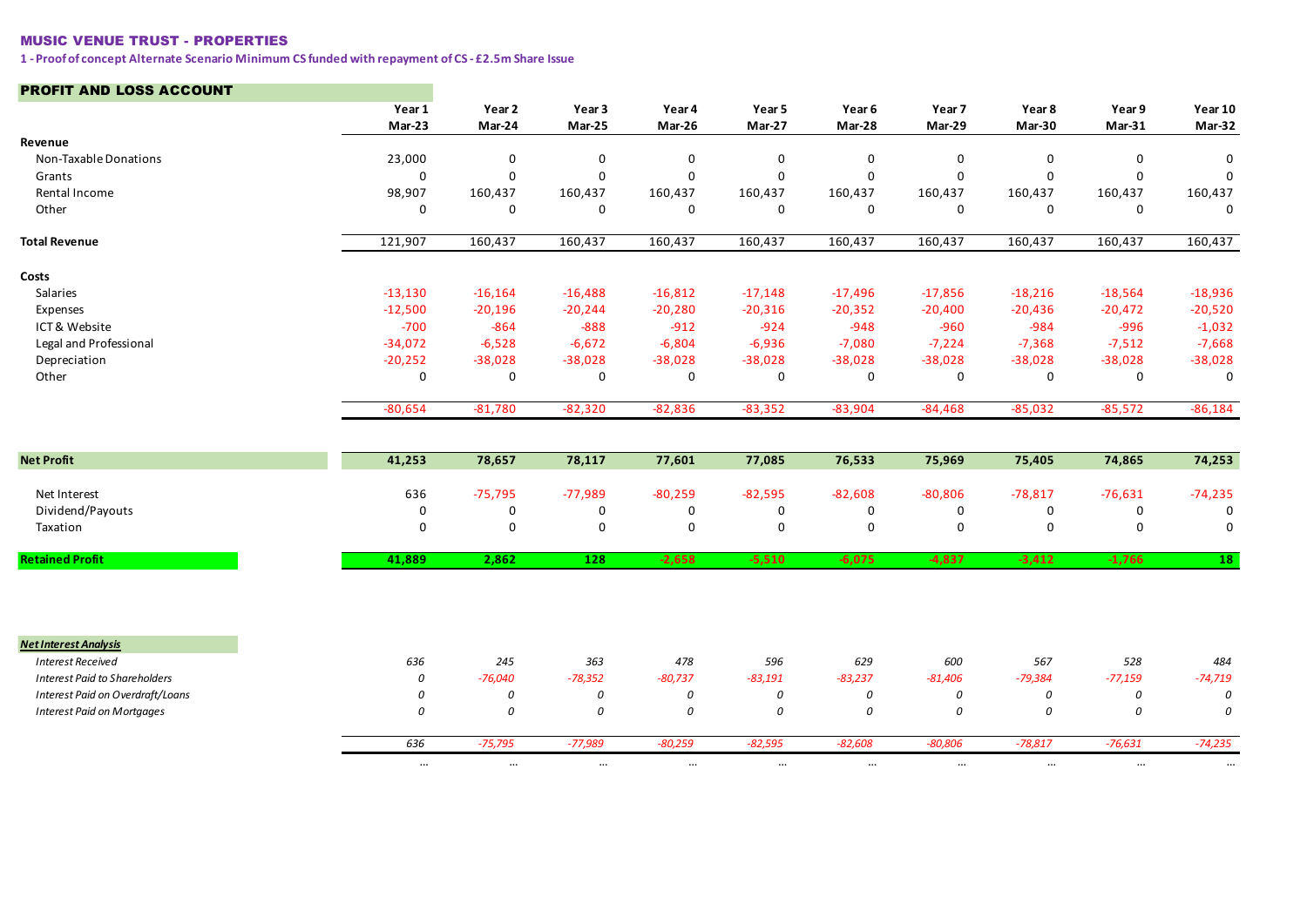| <b>Cash Flow</b>                                                                                   |   |              |            |             |             |            |              |            |             |            |             |
|----------------------------------------------------------------------------------------------------|---|--------------|------------|-------------|-------------|------------|--------------|------------|-------------|------------|-------------|
| 1 - Proof of concept Alternate Scenario Minimum CS funded with repayment of CS - £2.5m Share Issue |   |              |            |             |             |            |              |            |             |            |             |
|                                                                                                    |   | $Mar-23$     | Mar-24     | Mar-25      | Mar-26      | Mar-27     | Mar-28       | Mar-29     | Mar-30      | Mar-31     | Mar-32      |
| Income                                                                                             |   |              |            |             |             |            |              |            |             |            |             |
| Share Issues                                                                                       |   | 2,500,000    | 0          | $\mathbf 0$ | $\Omega$    | 0          | $\mathbf 0$  | $\Omega$   | $\mathbf 0$ | $\Omega$   | 0           |
| Donations                                                                                          |   | 23,000       | $\Omega$   | $\mathbf 0$ | $\Omega$    | 0          | $\Omega$     | $\Omega$   | $\Omega$    |            | $\Omega$    |
| Grants                                                                                             |   | $\Omega$     | 0          | $\mathbf 0$ | $\Omega$    | 0          | $\Omega$     | $\Omega$   | $\Omega$    | $\Omega$   |             |
| Rental Income                                                                                      |   | 123,085      | 160,437    | 160,437     | 160,437     | 160,437    | 160,437      | 160,437    | 160,437     | 160,437    | 160,437     |
| Mortgage Received                                                                                  |   | $\Omega$     | 0          | 0           | $\mathbf 0$ | $\Omega$   | 0            | 0          | $\Omega$    | 0          | $\Omega$    |
| Long Term Loans Received                                                                           |   | $\Omega$     | 0          | $\mathbf 0$ | $\Omega$    | $\Omega$   | $\Omega$     | $\Omega$   | $\Omega$    | $\Omega$   | $\Omega$    |
| Short Term Loans Received                                                                          |   | $\Omega$     | $\Omega$   | $\mathbf 0$ | $\Omega$    | 0          | $\mathbf 0$  | $\Omega$   | $\Omega$    | $\Omega$   | $\Omega$    |
| <b>Interest Received</b>                                                                           |   | 636          | 245        | 363         | 478         | 596        | 629          | 600        | 567         | 528        | 484         |
| Sale of Freeholds                                                                                  |   | $\Omega$     | $\Omega$   | $\mathbf 0$ | $\Omega$    | 0          | $\Omega$     | $\Omega$   | $\Omega$    | $\Omega$   | $\Omega$    |
| <b>Total Income</b>                                                                                |   | 2,646,721    | 160,682    | 160,800     | 160,915     | 161,033    | 161,066      | 161,037    | 161,004     | 160,965    | 160,921     |
| <b>Payments Out</b>                                                                                |   |              |            |             |             |            |              |            |             |            |             |
| Purchase of Freeholds                                                                              |   | $-2,394,250$ | 0          | $\pmb{0}$   | $\mathbf 0$ | 0          | $\mathsf 0$  | 0          | $\mathbf 0$ | 0          | 0           |
| Overhead Payments                                                                                  |   | $-55,562$    | $-42,974$  | $-44,197$   | $-44,716$   | $-45,232$  | $-45,772$    | $-46,346$  | $-46,900$   | $-47,451$  | $-48,049$   |
| Item 3                                                                                             |   | $\Omega$     | 0          | 0           | 0           | 0          | $\mathbf 0$  | 0          | $\mathbf 0$ | 0          | 0           |
| Capital Repayments                                                                                 |   | $\Omega$     | 0          | $\mathbf 0$ | $\Omega$    | 0          | $-140,916$   | $-145,297$ | $-149,820$  | $-154,490$ | $-159,312$  |
| Long Term Loans Paid Back                                                                          |   |              | 0          | 0           | $\Omega$    | $\Omega$   | 0            | 0          | 0           | 0          | $\Omega$    |
| Short Term Loans Paid Back                                                                         |   | $\Omega$     | 0          | $\mathbf 0$ | $\Omega$    | 0          | $\Omega$     | 0          | $\mathbf 0$ | $\Omega$   | $\Omega$    |
| Mortgage Payments (Excl Interest)                                                                  |   |              | $\Omega$   | $\mathbf 0$ | $\Omega$    | $\Omega$   | $\Omega$     | $\Omega$   | $\Omega$    | $\Omega$   | $\Omega$    |
| Interest Paid (incl Mortgage Interest)                                                             |   |              | $\Omega$   | $\mathbf 0$ | $\Omega$    | $\Omega$   | O            | $\Omega$   | $\Omega$    | $\Omega$   | $\mathbf 0$ |
| Dividends Paid                                                                                     |   |              | $\Omega$   | $\mathbf 0$ | $\mathbf 0$ | $\Omega$   | $\Omega$     | $\Omega$   | $\Omega$    |            | 0           |
| <b>Taxes Paid</b>                                                                                  |   | $\Omega$     | $\Omega$   | $\Omega$    | $\Omega$    | $\Omega$   | $\Omega$     | $\Omega$   | $\Omega$    | $\Omega$   | $\Omega$    |
|                                                                                                    |   | $-2,449,812$ | $-42,974$  | $-44,197$   | $-44,716$   | $-45,232$  | $-186,688$   | $-191,643$ | $-196,720$  | $-201,941$ | $-207,361$  |
| <b>Net Movement</b>                                                                                |   | 196,909      | 117,708    | 116,603     | 116,199     | 115,801    | $-25,622$    | $-30,606$  | $-35,716$   | $-40,976$  | $-46,440$   |
| Opening Balance                                                                                    | 0 | 0            | 196,909    | 314,617     | 431,220     | 547,419    | 663,220      | 637,598    | 606,992     | 571,276    | 530,300     |
| <b>Closing Balance</b>                                                                             |   | 196,909      | 314,617    | 431,220     | 547,419     | 663,220    | 637,598      | 606,992    | 571,276     | 530,300    | 483,860     |
| Average Cash Position in year                                                                      |   | 651,187      | 255,583    | 372,464     | 488,817     | 604,776    | 626,346      | 597,449    | 563,480     | 524,304    | 479,737     |
| Lowest Cash Position in year                                                                       |   | 0            | 203,511    | 320,720     | 437,233     | 553,355    | 558,819      | 528,549    | 493,154     | 452,506    | 406,420     |
| Cash Reserve Target in Year                                                                        |   | 10,722       | 30,201     | 21,876      | 22,146      | 22,404     | 163,578      | 168,235    | 173,040     | 177,992    | 183,084     |
| Number of Months Fail Cash Targets                                                                 |   | 0            | ${\cal O}$ | ${\cal O}$  | 0           | ${\cal O}$ | $\mathcal O$ | 0          | ${\cal O}$  | 0          | ${\cal O}$  |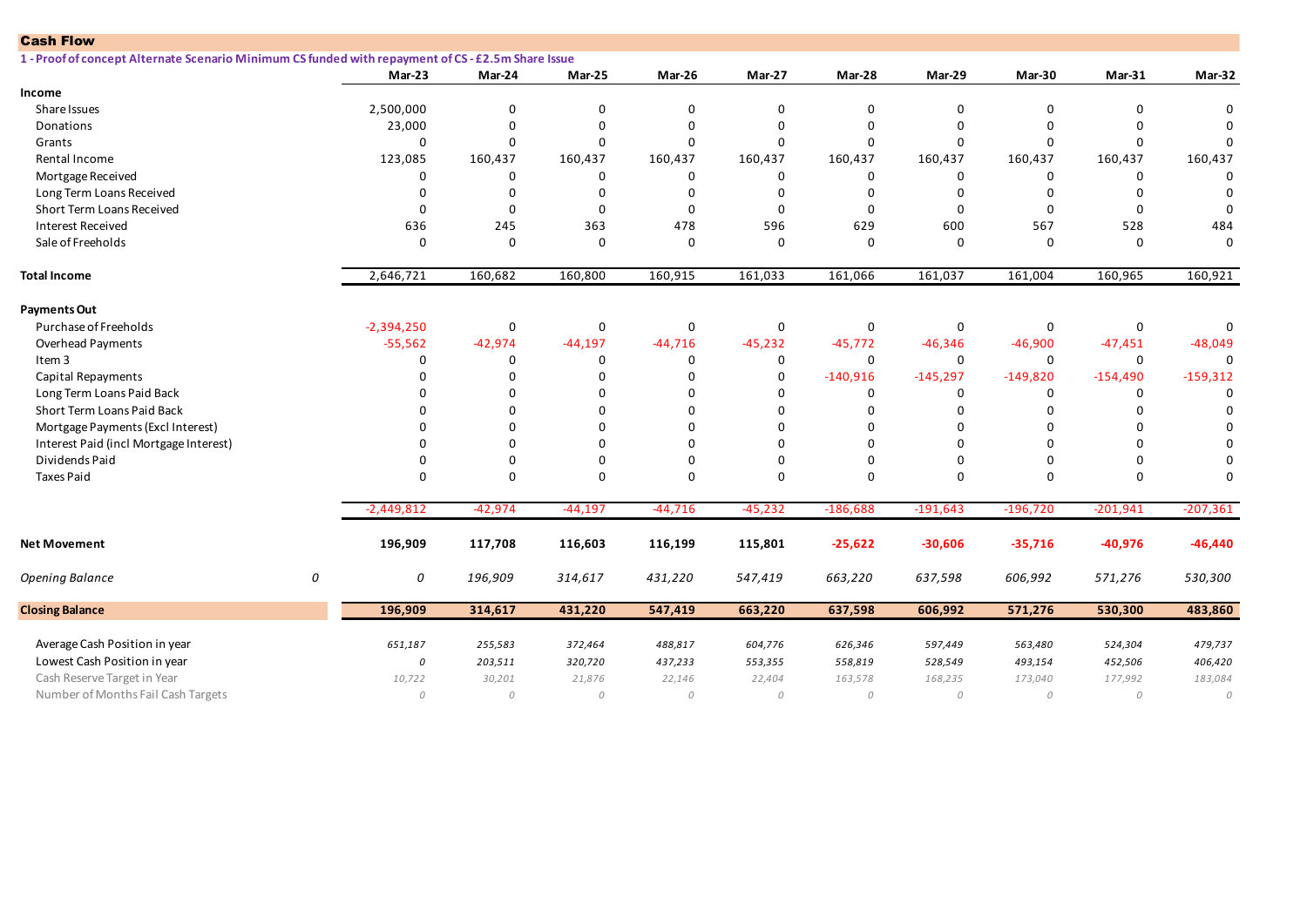| <b>Balance Sheet</b>                                                                               |                         |             |             |             |             |             |             |             |             |             |             |
|----------------------------------------------------------------------------------------------------|-------------------------|-------------|-------------|-------------|-------------|-------------|-------------|-------------|-------------|-------------|-------------|
| 1 - Proof of concept Alternate Scenario Minimum CS funded with repayment of CS - £2.5m Share Issue |                         |             |             |             |             |             |             |             |             |             |             |
|                                                                                                    | Opening                 |             |             |             |             |             |             |             |             |             |             |
|                                                                                                    | Apr-22                  | Mar-23      | Mar-24      | Mar-25      | Mar-26      | Mar-27      | Mar-28      | Mar-29      | Mar-30      | $Mar-31$    | Mar-32      |
| Properties Purchased in Year                                                                       |                         | 6           | $\mathbf 0$ | $\mathbf 0$ | $\mathbf 0$ | $\mathbf 0$ | 0           | $\mathbf 0$ | 0           | $\Omega$    | $\Omega$    |
| <b>Properties Held at Year End</b>                                                                 | 0                       | 6           | 6           | 6           | 6           | 6           | 6           | 6           | 6           | 6           | 6           |
| <b>Fixed Assets</b>                                                                                |                         |             |             |             |             |             |             |             |             |             |             |
| Venue Freeholds                                                                                    | 0                       | 2,394,250   | 2,394,250   | 2,394,250   | 2,394,250   | 2,394,250   | 2,394,250   | 2,394,250   | 2,394,250   | 2,394,250   | 2,394,250   |
| Other items                                                                                        | 0                       | 0           | 0           | 0           | 0           | $\mathbf 0$ | $\mathbf 0$ | 0           | $\mathbf 0$ | $\mathbf 0$ | 0           |
|                                                                                                    | $\mathbf 0$             | 2,394,250   | 2,394,250   | 2,394,250   | 2,394,250   | 2,394,250   | 2,394,250   | 2,394,250   | 2,394,250   | 2,394,250   | 2,394,250   |
| <b>Current Assets</b>                                                                              |                         |             |             |             |             |             |             |             |             |             |             |
| Cash at Bank                                                                                       | 0                       | 196,909     | 314,617     | 431,220     | 547,419     | 663,220     | 637,598     | 606,992     | 571,276     | 530,300     | 483,860     |
| <b>Trade Debtors</b>                                                                               | 0                       | 16,118      | 16,118      | 16,118      | 16,118      | 16,118      | 16,118      | 16,118      | 16,118      | 16,118      | 16,118      |
| <b>Other Debtors</b>                                                                               | 0                       | 0           | 0           | 0           | 0           | $\mathbf 0$ | 0           | 0           | 0           | $\mathbf 0$ | 0           |
|                                                                                                    | $\mathbf 0$             | 213,027     | 330,735     | 447,338     | 563,537     | 679,338     | 653,716     | 623,110     | 587,394     | 546,418     | 499,978     |
| <b>Current Liabilities</b>                                                                         |                         |             |             |             |             |             |             |             |             |             |             |
| <b>Short Term Loans</b>                                                                            | 0                       | 0           | 0           | $\mathbf 0$ | $\mathbf 0$ | $\mathbf 0$ | 0           | $\mathbf 0$ | $\mathbf 0$ | $\mathbf 0$ | $\mathbf 0$ |
| <b>Trade Creditors</b>                                                                             | $\Omega$                | $-4,840$    | $-5,618$    | $-5,713$    | $-5,805$    | $-5,897$    | $-6,001$    | $-6,095$    | $-6,199$    | $-6,292$    | $-6,399$    |
| <b>Taxation Creditors</b>                                                                          | $\Omega$                | 0           | 0           | 0           | 0           | 0           | 0           | 0           | 0           | $\mathbf 0$ | $\mathbf 0$ |
| <b>Other Creditors</b>                                                                             | 0                       | $-40,296$   | $-40,296$   | $-40,296$   | $-40,296$   | $-40,296$   | $-40,296$   | $-40,296$   | $-40,296$   | $-40,296$   | $-40,296$   |
|                                                                                                    | 0                       | $-45,136$   | $-45,914$   | $-46,009$   | $-46,101$   | $-46, 193$  | $-46,297$   | $-46,391$   | $-46,495$   | $-46,588$   | $-46,695$   |
| <b>Net Current Assets</b>                                                                          | $\mathbf 0$             | 167,891     | 284,821     | 401,329     | 517,436     | 633,145     | 607,419     | 576,719     | 540,899     | 499,830     | 453,283     |
| Fixed Assets less net Current Assets                                                               | $\mathsf{O}$            | 2,562,141   | 2,679,071   | 2,795,579   | 2,911,686   | 3,027,395   | 3,001,669   | 2,970,969   | 2,935,149   | 2,894,080   | 2,847,533   |
| Long Term Liabilities                                                                              |                         |             |             |             |             |             |             |             |             |             |             |
| Long Term Loans                                                                                    | 0                       | $\mathbf 0$ | 0           | $\mathbf 0$ | $\mathbf 0$ | $\mathbf 0$ | $\mathbf 0$ | $\mathsf 0$ | $\mathbf 0$ | $\mathbf 0$ | $\Omega$    |
| Mortgages                                                                                          | 0                       | $\Omega$    | 0           | $\mathbf 0$ | $\Omega$    | $\Omega$    | $\mathbf 0$ | $\mathbf 0$ | $\mathbf 0$ | $\mathbf 0$ | $\mathbf 0$ |
| <b>Net Assets</b>                                                                                  | $\overline{\mathbf{0}}$ | 2,562,141   | 2,679,071   | 2,795,579   | 2,911,686   | 3,027,395   | 3,001,669   | 2,970,969   | 2,935,149   | 2,894,080   | 2,847,533   |
| Financed By: -                                                                                     |                         |             |             |             |             |             |             |             |             |             |             |
| <b>Share Capital</b>                                                                               | 0                       | 2,500,000   | 2,576,040   | 2,654,392   | 2,735,129   | 2,818,320   | 2,760,641   | 2,696,750   | 2,626,314   | 2,548,983   | 2,464,390   |
| Donated Restricted Reserves                                                                        | 0                       | 0           | $\mathbf 0$ | $\mathbf 0$ | $\mathbf 0$ | $\mathbf 0$ | $\mathbf 0$ | $\mathbf 0$ | $\mathbf 0$ | $\mathbf 0$ | $\Omega$    |
| Revaluation Reserve (Restricted)                                                                   | 0                       | 20,252      | 58,280      | 96,308      | 134,336     | 172,364     | 210,392     | 248,420     | 286,448     | 324,476     | 362,504     |
| Reserves - B/fwd                                                                                   | 0                       | 0           | 41,889      | 44,751      | 44,879      | 42,221      | 36,711      | 30,636      | 25,799      | 22,387      | 20,621      |
| Reserves - YTD                                                                                     | 0                       | 41,889      | 2,862       | 128         | $-2,658$    | $-5,510$    | $-6,075$    | $-4,837$    | $-3,412$    | $-1,766$    | 18          |
|                                                                                                    | $\overline{\mathbf{0}}$ | 2,562,141   | 2,679,071   | 2,795,579   | 2,911,686   | 3,027,395   | 3,001,669   | 2,970,969   | 2,935,149   | 2,894,080   | 2,847,533   |
|                                                                                                    | $\cdots$                |             | $\cdots$    | $\cdots$    | $\cdots$    | $\cdots$    | $\cdots$    | $\cdots$    | $\cdots$    | $\ldots$    | $\cdots$    |
| Designated Funds                                                                                   |                         | 2,373,998   | 2,335,970   | 2,297,942   | 2,259,914   | 2,221,886   | 2,183,858   | 2,145,830   | 2,107,802   | 2,069,774   | 2,031,746   |
| <b>Free Reserves</b>                                                                               |                         | 188,143     | 343,101     | 497,637     | 651,772     | 805,509     | 817,811     | 825,139     | 827,347     | 824,306     | 815,787     |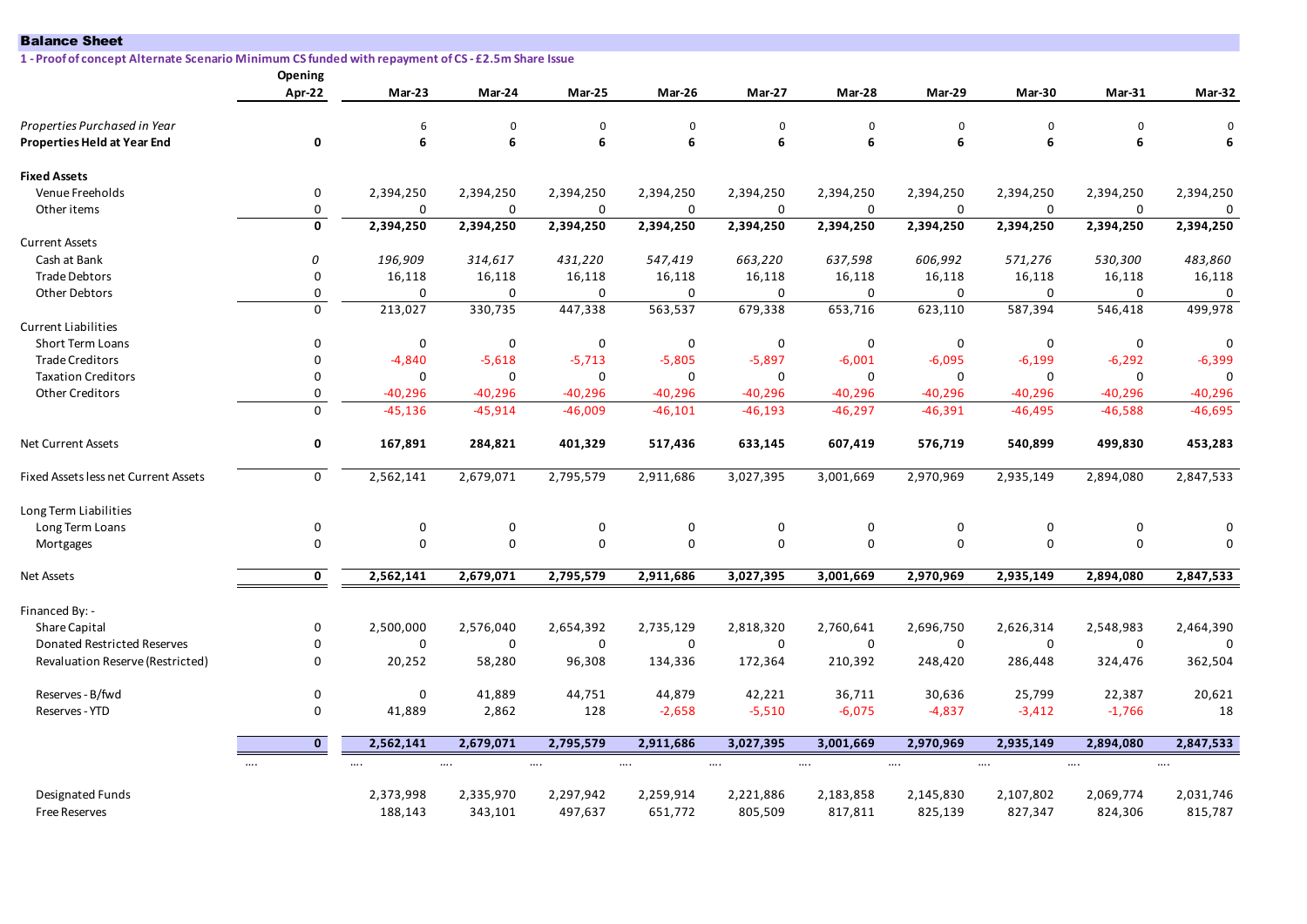#### MUSIC VENUE TRUST - PROPERTIES

**1 - Proof of concept fully CS funded with repayment of CS - £3.5mn Share Issue**

#### PROFIT AND LOSS ACCOUNT

|                                      | Year 1      | Year 2      | Year 3     | Year 4      | Year 5      | Year 6      | Year 7      | Year 8      | Year 9      | Year 10     |
|--------------------------------------|-------------|-------------|------------|-------------|-------------|-------------|-------------|-------------|-------------|-------------|
|                                      | Mar-23      | Mar-24      | Mar-25     | Mar-26      | Mar-27      | Mar-28      | Mar-29      | Mar-30      | $Mar-31$    | Mar-32      |
| Revenue<br>Non-Taxable Donations     | 23,000      | 0           | 0          | 0           | $\mathbf 0$ | 0           | $\mathbf 0$ | 0           | $\Omega$    | $\Omega$    |
| Grants                               | 0           | $\mathbf 0$ | 0          | $\mathbf 0$ | $\mathbf 0$ | $\mathbf 0$ | $\mathbf 0$ | $\mathbf 0$ | $\mathbf 0$ | $\mathbf 0$ |
| Rental Income                        | 117,312     | 219,576     | 219,576    | 219,576     | 219,576     | 219,576     | 219,576     | 219,576     | 219,576     | 219,576     |
| Other                                | 0           | 0           | 0          | 0           | $\mathbf 0$ | $\mathbf 0$ | 0           | 0           | $\mathbf 0$ | $\mathbf 0$ |
| <b>Total Revenue</b>                 | 140,312     | 219,576     | 219,576    | 219,576     | 219,576     | 219,576     | 219,576     | 219,576     | 219,576     | 219,576     |
| Costs                                |             |             |            |             |             |             |             |             |             |             |
| Salaries                             | $-13,130$   | $-16,164$   | $-16,488$  | $-16,812$   | $-17,148$   | $-17,496$   | $-17,856$   | $-18,216$   | $-18,564$   | $-18,936$   |
| Expenses                             | $-15,750$   | $-29,376$   | $-29,424$  | $-29,460$   | $-29,496$   | $-29,532$   | $-29,580$   | $-29,616$   | $-29,652$   | $-29,700$   |
| ICT & Website                        | $-700$      | $-864$      | $-888$     | $-912$      | $-924$      | $-948$      | $-960$      | $-984$      | $-996$      | $-1,032$    |
| Legal and Professional               | $-46,854$   | $-6,528$    | $-6,672$   | $-6,804$    | $-6,936$    | $-7,080$    | $-7,224$    | $-7,368$    | $-7,512$    | $-7,668$    |
| Depreciation                         | $-24,339$   | $-54,048$   | $-54,048$  | $-54,048$   | $-54,048$   | $-54,048$   | $-54,048$   | $-54,048$   | $-54,048$   | $-54,048$   |
| Other                                | $\mathbf 0$ | $\mathbf 0$ | 0          | 0           | $\Omega$    | 0           | $\mathbf 0$ | 0           | $\Omega$    | $\mathbf 0$ |
|                                      | $-100,773$  | $-106,980$  | $-107,520$ | $-108,036$  | $-108,552$  | $-109,104$  | $-109,668$  | $-110,232$  | $-110,772$  | $-111,384$  |
| <b>Net Profit</b>                    | 39,539      | 112,596     | 112,056    | 111,540     | 111,024     | 110,472     | 109,908     | 109,344     | 108,804     | 108,192     |
|                                      |             |             |            |             |             |             |             |             |             |             |
| Net Interest                         | 1,127       | $-106,185$  | $-109,254$ | $-112,427$  | $-115,699$  | $-115,710$  | $-113,183$  | $-110,393$  | $-107,328$  | $-103,973$  |
| Dividend/Payouts                     | $\mathbf 0$ | 0           | 0          | 0           | $\mathbf 0$ | 0           | $\mathbf 0$ | 0           | $\mathbf 0$ | $\Omega$    |
| Taxation                             | 0           | $\mathsf 0$ | 0          | 0           | $\mathbf 0$ | $\mathbf 0$ | $\mathbf 0$ | $\mathbf 0$ | $\mathbf 0$ | $\mathbf 0$ |
| <b>Retained Profit</b>               | 40,666      | 6,411       | 2,802      | $-887$      | $-4,675$    | $-5,238$    | $-3,275$    | $-1,049$    | 1,476       | 4,219       |
|                                      |             |             |            |             |             |             |             |             |             |             |
| <b>Net Interest Analysis</b>         |             |             |            |             |             |             |             |             |             |             |
| <b>Interest Received</b>             | 1,127       | 272         | 439        | 604         | 770         | 822         | 785         | 743         | 693         | 636         |
| <b>Interest Paid to Shareholders</b> | 0           | $-106,457$  | $-109,693$ | $-113,031$  | $-116,469$  | $-116,532$  | $-113,968$  | $-111,136$  | $-108,021$  | $-104,609$  |
| Interest Paid on Overdraft/Loans     | 0           | 0           | 0          | 0           | 0           | 0           | 0           | 0           | 0           | 0           |
| <b>Interest Paid on Mortgages</b>    | 0           | 0           | 0          | 0           | 0           | 0           | 0           | 0           | $\theta$    | 0           |
|                                      | 1,127       | $-106,185$  | $-109,254$ | $-112,427$  | $-115,699$  | $-115,710$  | $-113,183$  | $-110,393$  | $-107,328$  | $-103,973$  |
|                                      | $\cdots$    | $\cdots$    | $\cdots$   | $\cdots$    | $\cdots$    | $\cdots$    | $\cdots$    | $\cdots$    | $\cdots$    | $\cdots$    |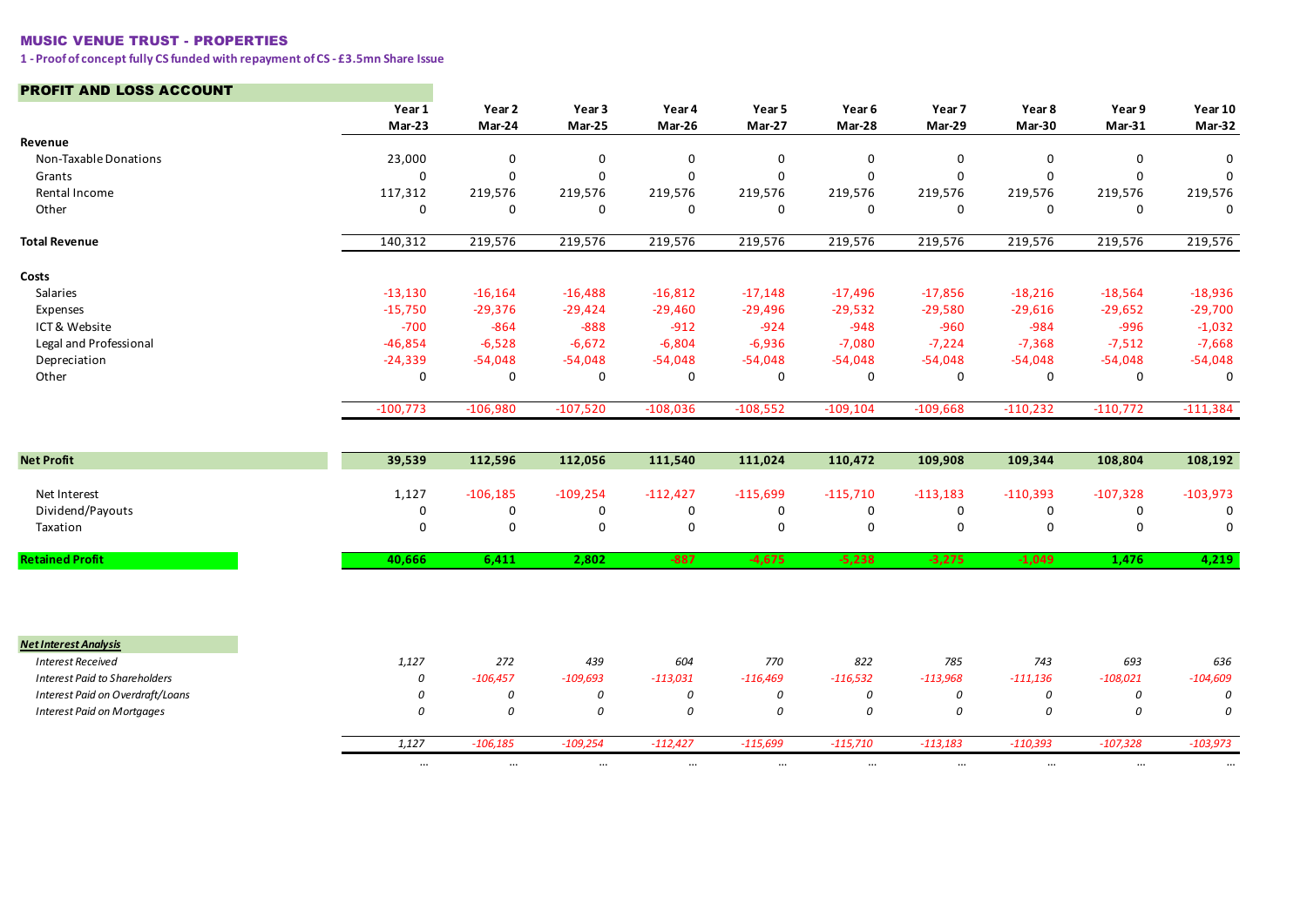| <b>Cash Flow</b>                                                               |   |              |             |             |             |           |             |              |             |            |             |
|--------------------------------------------------------------------------------|---|--------------|-------------|-------------|-------------|-----------|-------------|--------------|-------------|------------|-------------|
| 1 - Proof of concept fully CS funded with repayment of CS - £3.5mn Share Issue |   |              |             |             |             |           |             |              |             |            |             |
|                                                                                |   | Mar-23       | Mar-24      | Mar-25      | Mar-26      | Mar-27    | Mar-28      | Mar-29       | Mar-30      | Mar-31     | Mar-32      |
| Income                                                                         |   |              |             |             |             |           |             |              |             |            |             |
| Share Issues                                                                   |   | 3,500,000    | 0           | $\mathbf 0$ | $\Omega$    | 0         | $\Omega$    | $\Omega$     | $\mathbf 0$ | $\Omega$   | $\Omega$    |
| <b>Donations</b>                                                               |   | 23,000       | 0           | $\mathbf 0$ | $\Omega$    | 0         | 0           | $\Omega$     | $\mathbf 0$ | n          | $\Omega$    |
| Grants                                                                         |   | $\Omega$     | $\Omega$    | $\mathbf 0$ | $\Omega$    | 0         | $\Omega$    | $\Omega$     | $\mathbf 0$ | $\Omega$   | $\Omega$    |
| Rental Income                                                                  |   | 150,402      | 219,576     | 219,576     | 219,576     | 219,576   | 219,576     | 219,576      | 219,576     | 219,576    | 219,576     |
| Mortgage Received                                                              |   | 0            | 0           | 0           | $\Omega$    | 0         | 0           | 0            | 0           | $\Omega$   | $\Omega$    |
| Long Term Loans Received                                                       |   | $\Omega$     | 0           | $\mathbf 0$ | $\Omega$    | 0         | 0           | 0            | $\Omega$    | $\Omega$   | 0           |
| Short Term Loans Received                                                      |   | $\Omega$     | $\Omega$    | $\mathbf 0$ | $\Omega$    | $\Omega$  | $\mathbf 0$ | $\Omega$     | $\mathbf 0$ | $\Omega$   | $\Omega$    |
| <b>Interest Received</b>                                                       |   | 1,127        | 272         | 439         | 604         | 770       | 822         | 785          | 743         | 693        | 636         |
| Sale of Freeholds                                                              |   | 0            | $\mathbf 0$ | $\mathbf 0$ | $\mathbf 0$ | 0         | $\mathbf 0$ | $\mathbf 0$  | $\mathbf 0$ | $\Omega$   | $\Omega$    |
| <b>Total Income</b>                                                            |   | 3,674,529    | 219,848     | 220,015     | 220,180     | 220,346   | 220,398     | 220,361      | 220,319     | 220,269    | 220,212     |
| <b>Payments Out</b>                                                            |   |              |             |             |             |           |             |              |             |            |             |
| Purchase of Freeholds                                                          |   | $-3,402,850$ | 0           | $\mathbf 0$ | $\mathbf 0$ | 0         | 0           | 0            | $\mathbf 0$ | 0          | 0           |
| <b>Overhead Payments</b>                                                       |   | $-70,844$    | $-52,139$   | $-53,377$   | $-53,896$   | $-54,412$ | $-54,952$   | $-55,526$    | $-56,080$   | $-56,631$  | $-57,229$   |
| Item 3                                                                         |   | $\Omega$     | $\Omega$    | $\mathbf 0$ | $\Omega$    | 0         | $\mathbf 0$ | 0            | 0           | $\Omega$   | $\Omega$    |
| Capital Repayments                                                             |   | <sup>0</sup> | $\Omega$    | $\Omega$    | $\Omega$    | 0         | $-197,283$  | $-203,416$   | $-209,748$  | $-216,285$ | $-223,036$  |
| Long Term Loans Paid Back                                                      |   |              | 0           | $\Omega$    | $\Omega$    | 0         | 0           | 0            | 0           | $\Omega$   | $\Omega$    |
| Short Term Loans Paid Back                                                     |   |              | $\Omega$    | $\mathbf 0$ | $\Omega$    | $\Omega$  | $\Omega$    | $\Omega$     | $\Omega$    | $\Omega$   | $\Omega$    |
| Mortgage Payments (Excl Interest)                                              |   |              | $\Omega$    | $\Omega$    | $\Omega$    | $\Omega$  | ŋ           | $\Omega$     | $\Omega$    | n          | $\Omega$    |
| Interest Paid (incl Mortgage Interest)                                         |   |              | $\Omega$    | $\Omega$    | $\Omega$    | 0         | $\Omega$    | <sup>0</sup> | $\Omega$    |            | $\Omega$    |
| Dividends Paid                                                                 |   | $\Omega$     | $\Omega$    | $\mathbf 0$ | $\Omega$    | $\Omega$  | $\Omega$    | $\Omega$     | $\Omega$    |            | $\Omega$    |
| <b>Taxes Paid</b>                                                              |   | $\Omega$     | $\Omega$    | $\Omega$    | $\Omega$    | 0         | $\Omega$    | $\Omega$     | $\Omega$    | $\Omega$   | $\Omega$    |
|                                                                                |   | $-3,473,694$ | $-52,139$   | $-53,377$   | $-53,896$   | $-54,412$ | $-252,235$  | $-258,942$   | $-265,828$  | $-272,916$ | $-280, 265$ |
| <b>Net Movement</b>                                                            |   | 200,835      | 167,709     | 166,638     | 166,284     | 165,934   | $-31,837$   | $-38,581$    | $-45,509$   | $-52,647$  | $-60,053$   |
| Opening Balance                                                                | 0 | 0            | 200,835     | 368,544     | 535,182     | 701,466   | 867,400     | 835,563      | 796,982     | 751,473    | 698,826     |
| <b>Closing Balance</b>                                                         |   | 200,835      | 368,544     | 535,182     | 701,466     | 867,400   | 835,563     | 796,982      | 751,473     | 698,826    | 638,773     |
| Average Cash Position in year                                                  |   | 1,143,797    | 285,120     | 452,014     | 618,429     | 784,498   | 818,640     | 782,358      | 739,202     | 688,983    | 631,452     |
| Lowest Cash Position in year                                                   |   | 0            | 211,144     | 378,343     | 544,895     | 711,105   | 723,631     | 685,392      | 640,208     | 587,896    | 528,206     |
| Cash Reserve Target in Year                                                    |   | 14,872       | 38,217      | 26,466      | 26,736      | 26,994    | 224,535     | 230,944      | 237,558     | 244,377    | 251,398     |
| Number of Months Fail Cash Targets                                             |   | $\mathcal O$ | ${\cal O}$  | ${\cal O}$  | 0           | 0         | ${\cal O}$  | 0            | ${\cal O}$  | 0          | ${\cal O}$  |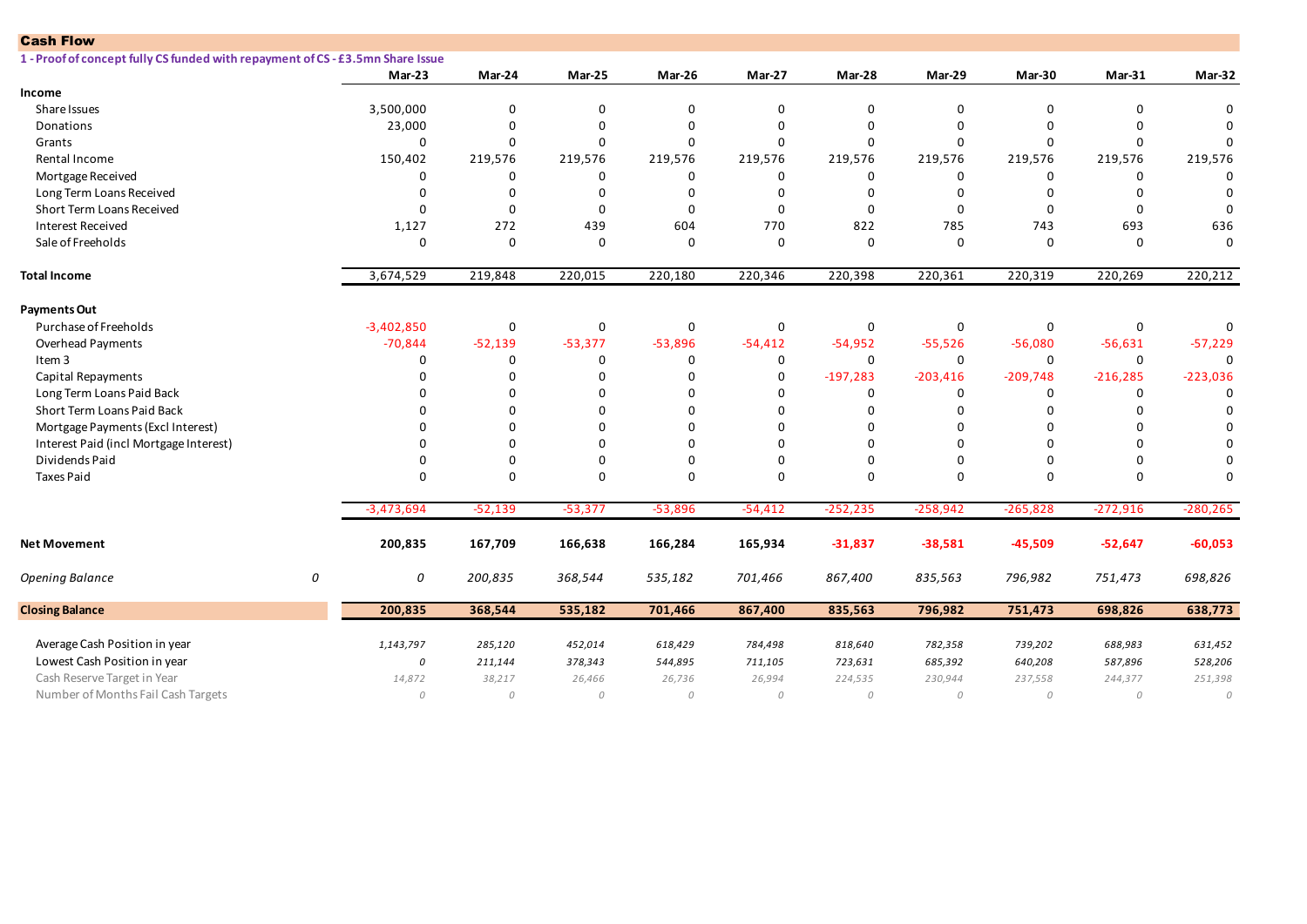| <b>Balance Sheet</b>                                                           |                         |                          |                 |                          |                          |                    |                    |                          |                    |                          |                 |
|--------------------------------------------------------------------------------|-------------------------|--------------------------|-----------------|--------------------------|--------------------------|--------------------|--------------------|--------------------------|--------------------|--------------------------|-----------------|
| 1 - Proof of concept fully CS funded with repayment of CS - £3.5mn Share Issue |                         |                          |                 |                          |                          |                    |                    |                          |                    |                          |                 |
|                                                                                | Opening                 |                          |                 |                          |                          |                    |                    |                          |                    |                          |                 |
|                                                                                | Apr-22                  | Mar-23                   | Mar-24          | Mar-25                   | Mar-26                   | Mar-27             | Mar-28             | Mar-29                   | Mar-30             | $Mar-31$                 | Mar-32          |
| Properties Purchased in Year                                                   |                         | 9                        | 0               | 0                        | $\Omega$                 | $\mathbf 0$        | $\mathbf 0$        | $\mathbf 0$              | $\Omega$           | $\Omega$                 | $\mathbf 0$     |
| Properties Held at Year End                                                    | 0                       | 9                        | 9               | 9                        | 9                        | 9                  | 9                  | 9                        | 9                  | 9                        | 9               |
|                                                                                |                         |                          |                 |                          |                          |                    |                    |                          |                    |                          |                 |
| <b>Fixed Assets</b>                                                            |                         |                          |                 |                          |                          |                    |                    |                          |                    |                          |                 |
| Venue Freeholds                                                                | 0                       | 3,402,850                | 3,402,850       | 3,402,850                | 3,402,850                | 3,402,850          | 3,402,850          | 3,402,850                | 3,402,850          | 3,402,850                | 3,402,850       |
| Other items                                                                    | 0<br>$\mathbf 0$        | $\mathbf 0$<br>3,402,850 | 0<br>3,402,850  | $\mathbf 0$<br>3,402,850 | $\mathbf 0$<br>3,402,850 | 0<br>3,402,850     | 0<br>3,402,850     | $\mathbf 0$<br>3,402,850 | 0<br>3,402,850     | $\mathbf 0$<br>3,402,850 | 0<br>3,402,850  |
| <b>Current Assets</b>                                                          |                         |                          |                 |                          |                          |                    |                    |                          |                    |                          |                 |
| Cash at Bank                                                                   | 0                       | 200,835                  | 368,544         | 535,182                  | 701,466                  | 867,400            | 835,563            | 796,982                  | 751,473            | 698,826                  | 638,773         |
| <b>Trade Debtors</b>                                                           | 0                       | 22,060                   | 22,060          | 22,060                   | 22,060                   | 22,060             | 22,060             | 22,060                   | 22,060             | 22,060                   | 22,060          |
| Other Debtors                                                                  | 0                       | $\Omega$                 | 0               | $\mathbf 0$              | $\mathbf 0$              | $\mathbf 0$        | $\mathbf 0$        | $\mathbf 0$              | $\mathbf 0$        | $\mathbf 0$              | 0               |
|                                                                                | $\mathbf 0$             | 222,895                  | 390,604         | 557,242                  | 723,526                  | 889,460            | 857,623            | 819,042                  | 773,533            | 720,886                  | 660,833         |
| <b>Current Liabilities</b>                                                     |                         |                          |                 |                          |                          |                    |                    |                          |                    |                          |                 |
| Short Term Loans                                                               | 0                       | $\mathbf 0$              | 0               | $\mathbf 0$              | $\mathbf 0$              | 0                  | 0                  | 0                        | $\mathbf 0$        | $\mathbf 0$              | $\Omega$        |
| <b>Trade Creditors</b>                                                         | 0                       | $-5,590$                 | $-6,383$        | $-6,478$                 | $-6,570$                 | $-6,662$           | $-6,766$           | $-6,860$                 | $-6,964$           | $-7,057$                 | $-7,164$        |
| <b>Taxation Creditors</b>                                                      | $\Omega$                | $\mathbf 0$              | $\mathbf 0$     | $\mathbf 0$              | $\mathbf 0$              | $\mathbf 0$        | $\mathbf 0$        | $\mathbf 0$              | $\Omega$           | $\mathbf 0$              | $\Omega$        |
| <b>Other Creditors</b>                                                         | 0                       | $-55,150$                | $-55,150$       | $-55,150$                | $-55,150$                | $-55,150$          | $-55,150$          | $-55,150$                | $-55,150$          | $-55,150$                | -55,150         |
|                                                                                | 0                       | $-60,740$                | $-61,533$       | $-61,628$                | $-61,720$                | $-61,812$          | $-61,916$          | $-62,010$                | $-62,114$          | $-62,207$                | $-62,314$       |
| <b>Net Current Assets</b>                                                      | 0                       | 162,155                  | 329,071         | 495,614                  | 661,806                  | 827,648            | 795,707            | 757,032                  | 711,419            | 658,679                  | 598,519         |
| Fixed Assets less net Current Assets                                           | 0                       | 3,565,005                | 3,731,921       | 3,898,464                | 4,064,656                | 4,230,498          | 4,198,557          | 4,159,882                | 4,114,269          | 4,061,529                | 4,001,369       |
| Long Term Liabilities                                                          |                         |                          |                 |                          |                          |                    |                    |                          |                    |                          |                 |
| Long Term Loans                                                                | 0                       | $\mathsf 0$              | 0               | 0                        | 0                        | 0                  | 0                  | 0                        | 0                  | 0                        | $\Omega$        |
| Mortgages                                                                      | 0                       | $\mathbf 0$              | $\mathbf 0$     | $\mathbf 0$              | $\mathbf 0$              | $\mathbf 0$        | 0                  | $\mathbf 0$              | $\mathbf 0$        | $\mathbf 0$              | $\Omega$        |
| <b>Net Assets</b>                                                              | $\overline{\mathbf{0}}$ | 3,565,005                | 3,731,921       | 3,898,464                | 4,064,656                | 4,230,498          | 4,198,557          | 4,159,882                | 4,114,269          | 4,061,529                | 4,001,369       |
| Financed By: -                                                                 |                         |                          |                 |                          |                          |                    |                    |                          |                    |                          |                 |
| <b>Share Capital</b>                                                           | 0                       | 3,500,000                | 3,606,457       | 3,716,150                | 3,829,181                | 3,945,650          | 3,864,899          | 3,775,451                | 3,676,839          | 3,568,575                | 3,450,148       |
| Donated Restricted Reserves                                                    | 0                       | $\mathbf 0$              | $\mathbf 0$     | $\mathbf 0$              | $\mathbf 0$              | $\mathbf 0$        | $\mathbf 0$        | $\mathbf 0$              | $\mathbf 0$        | $\mathbf 0$              | $\Omega$        |
| Revaluation Reserve (Restricted)                                               | 0                       | 24,339                   | 78,387          | 132,435                  | 186,483                  | 240,531            | 294,579            | 348,627                  | 402,675            | 456,723                  | 510,771         |
|                                                                                |                         |                          |                 |                          |                          |                    |                    |                          |                    |                          |                 |
| Reserves - B/fwd<br>Reserves - YTD                                             | 0<br>0                  | $\mathbf 0$<br>40,666    | 40,666<br>6,411 | 47,077<br>2,802          | 49,879<br>$-887$         | 48,992<br>$-4,675$ | 44,317<br>$-5,238$ | 39,079<br>$-3,275$       | 35,804<br>$-1,049$ | 34,755<br>1,476          | 36,231<br>4,219 |
|                                                                                |                         |                          |                 |                          |                          |                    |                    |                          |                    |                          |                 |
|                                                                                | $\mathbf{0}$            | 3,565,005                | 3,731,921       | 3,898,464                | 4,064,656                | 4,230,498          | 4,198,557          | 4,159,882                | 4,114,269          | 4,061,529                | 4,001,369       |
|                                                                                | $\cdots$                | $\cdots$                 | $\cdots$        | $\cdots$                 | $\ldots$                 | $\cdots$           | $\cdots$           | $\cdots$                 | $\cdots$           | $\cdots$                 | $\cdots$        |
| Designated Funds                                                               |                         | 3,378,511                | 3,324,463       | 3,270,415                | 3,216,367                | 3,162,319          | 3,108,271          | 3,054,223                | 3,000,175          | 2,946,127                | 2,892,079       |
| <b>Free Reserves</b>                                                           |                         | 186,494                  | 407,458         | 628,049                  | 848,289                  | 1,068,179          | 1,090,286          | 1,105,659                | 1,114,094          | 1,115,402                | 1,109,290       |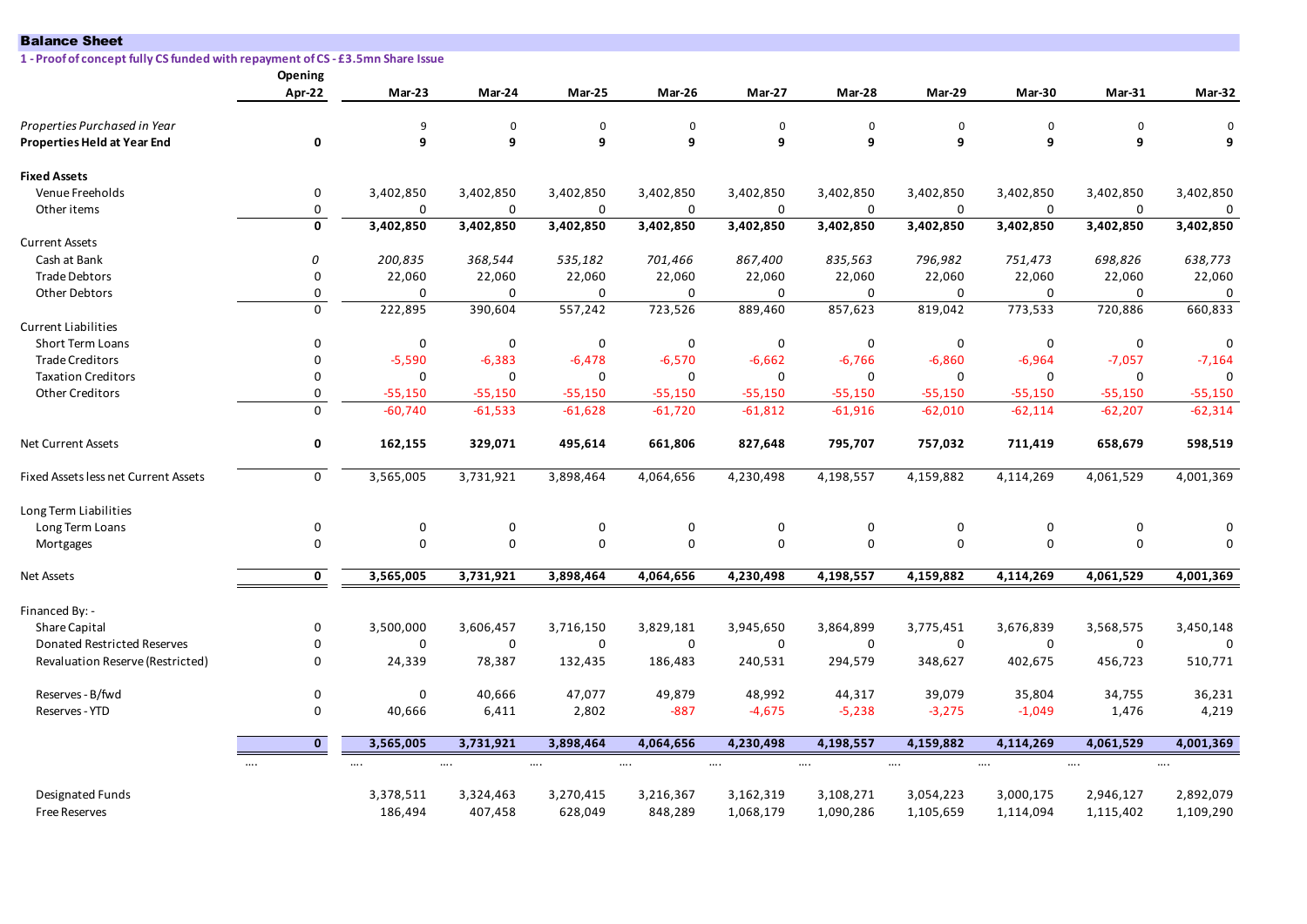#### MUSIC VENUE TRUST - PROPERTIES

**1 - Proof of concept Alternate Scenario Maximum CS funded with repayment of CS - £10.0m Share Issue**

#### PROFIT AND LOSS ACCOUNT

|                                      | Year 1<br>Mar-23 | Year 2<br>Mar-24 | Year 3<br>Mar-25 | Year 4<br>Mar-26 | Year 5<br>Mar-27 | Year 6<br>Mar-28 | Year 7<br>Mar-29 | Year 8<br>Mar-30 | Year 9<br>$Mar-31$ | Year 10<br>Mar-32 |
|--------------------------------------|------------------|------------------|------------------|------------------|------------------|------------------|------------------|------------------|--------------------|-------------------|
| Revenue                              |                  |                  |                  |                  |                  |                  |                  |                  |                    |                   |
| Non-Taxable Donations                | 23,000           | $\mathbf 0$      | $\mathbf 0$      | $\mathbf 0$      | $\mathbf 0$      | $\pmb{0}$        | $\mathbf 0$      | $\mathsf 0$      | $\Omega$           | $\mathbf 0$       |
| Grants                               | 0                | $\mathbf 0$      | $\mathbf 0$      | $\mathbf 0$      | $\mathbf 0$      | 0                | $\mathbf 0$      | $\mathbf 0$      | $\mathbf 0$        | $\mathbf 0$       |
| Rental Income                        | 161,592          | 630,775          | 679,612          | 679,612          | 679,612          | 679,612          | 679,612          | 679,612          | 679,612            | 679,612           |
| Other                                | 0                | $\mathsf 0$      | $\mathbf 0$      | 0                | $\mathbf 0$      | $\mathbf 0$      | $\mathbf 0$      | 0                | $\mathbf 0$        | $\mathbf 0$       |
| <b>Total Revenue</b>                 | 184,592          | 630,775          | 679,612          | 679,612          | 679,612          | 679,612          | 679,612          | 679,612          | 679,612            | 679,612           |
| Costs                                |                  |                  |                  |                  |                  |                  |                  |                  |                    |                   |
| Salaries                             | $-13,235$        | $-17,028$        | $-17,376$        | $-17,700$        | $-18,060$        | $-18,432$        | $-18,816$        | $-19,200$        | $-19,548$          | $-19,944$         |
| Expenses                             | $-21,750$        | $-86,751$        | $-93,684$        | $-93,720$        | $-93,756$        | $-93,792$        | $-93,840$        | $-93,876$        | $-93,912$          | $-93,960$         |
| ICT & Website                        | $-700$           | $-864$           | $-888$           | $-912$           | $-924$           | $-948$           | $-960$           | $-984$           | $-996$             | $-1,032$          |
| Legal and Professional               | $-107,367$       | $-32,328$        | $-6,672$         | $-6,804$         | $-6,936$         | $-7,080$         | $-7,224$         | $-7,368$         | $-7,512$           | $-7,668$          |
| Depreciation                         | $-31,164$        | $-149,832$       | $-167,288$       | $-167,288$       | $-167,288$       | $-167,288$       | $-167,288$       | $-167,288$       | $-167,288$         | $-167,288$        |
| Other                                | $\mathbf 0$      | $\mathbf 0$      | 0                | 0                | 0                | 0                | 0                | 0                | 0                  | $\mathbf 0$       |
|                                      | $-174,216$       | $-286,803$       | $-285,908$       | $-286,424$       | $-286,964$       | $-287,540$       | $-288,128$       | $-288,716$       | $-289,256$         | $-289,892$        |
| <b>Net Profit</b>                    | 10,376           | 343,972          | 393,704          | 393,188          | 392,648          | 392,072          | 391,484          | 390,896          | 390,356            | 389,720           |
|                                      |                  |                  |                  |                  |                  |                  |                  |                  |                    |                   |
| Net Interest                         | 5,555            | $-303,242$       | $-313,048$       | $-322,019$       | $-331,281$       | $-331,230$       | $-323,919$       | $-315,857$       | $-307,011$         | $-297,328$        |
| Dividend/Payouts                     | 0                | $\mathbf 0$      | 0                | $\mathbf 0$      | $\mathbf 0$      | 0                | 0                | 0                | $\mathbf 0$        | 0                 |
| Taxation                             | 0                | $\mathsf 0$      | $\mathbf 0$      | $\mathbf 0$      | $\mathbf 0$      | $\mathsf 0$      | $\mathbf 0$      | $\mathbf 0$      | $\mathbf 0$        | $\mathbf 0$       |
| <b>Retained Profit</b>               | 15,931           | 40,730           | 80,656           | 71,169           | 61,367           | 60,842           | 67,565           | 75,039           | 83,345             | 92,392            |
|                                      |                  |                  |                  |                  |                  |                  |                  |                  |                    |                   |
| <b>Net Interest Analysis</b>         |                  |                  |                  |                  |                  |                  |                  |                  |                    |                   |
| <b>Interest Received</b>             | 5,555            | 917              | 363              | 924              | 1,486            | 1,719            | 1,704            | 1,674            | 1,623              | 1,554             |
| <b>Interest Paid to Shareholders</b> | 0                | $-304,159$       | $-313,411$       | $-322,943$       | $-332,767$       | $-332,949$       | $-325,623$       | $-317,531$       | $-308,634$         | $-298,882$        |
| Interest Paid on Overdraft/Loans     | 0                | 0                | 0                | 0                | 0                | 0                | 0                | 0                | 0                  | 0                 |
| <b>Interest Paid on Mortgages</b>    | 0                | 0                | 0                | 0                | 0                | 0                | 0                | 0                | 0                  | 0                 |
|                                      | 5,555            | $-303,242$       | $-313,048$       | $-322,019$       | $-331,281$       | $-331,230$       | $-323,919$       | $-315,857$       | $-307,011$         | $-297,328$        |
|                                      | $\cdots$         | $\cdots$         | $\cdots$         | $\cdots$         | $\cdots$         | $\cdots$         | $\cdots$         | $\cdots$         | $\cdots$           | $\cdots$          |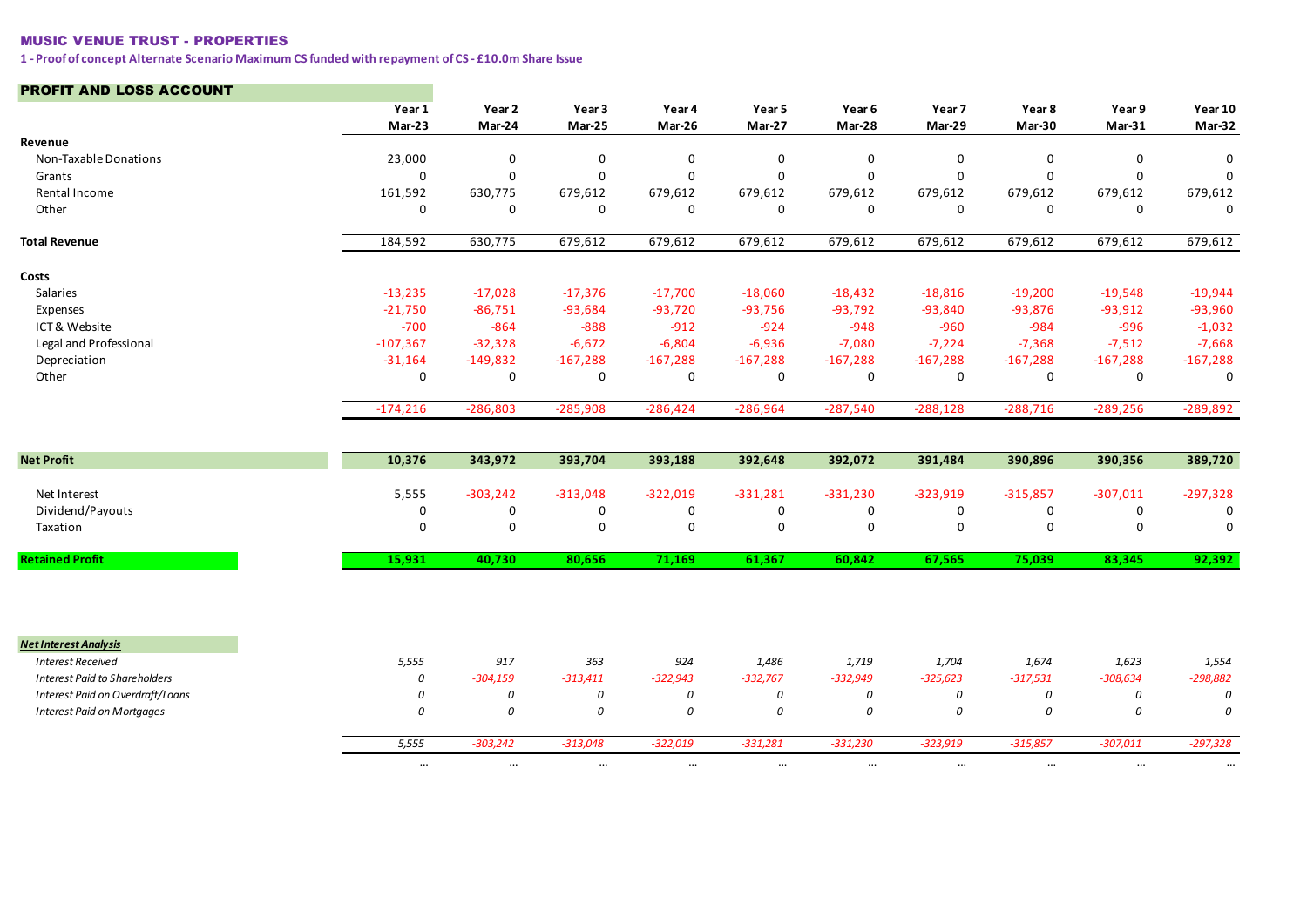| <b>Cash Flow</b>                                                                                    |   |              |              |             |             |            |             |              |             |              |             |
|-----------------------------------------------------------------------------------------------------|---|--------------|--------------|-------------|-------------|------------|-------------|--------------|-------------|--------------|-------------|
| 1 - Proof of concept Alternate Scenario Maximum CS funded with repayment of CS - £10.0m Share Issue |   |              |              |             |             |            |             |              |             |              |             |
|                                                                                                     |   | $Mar-23$     | Mar-24       | Mar-25      | Mar-26      | Mar-27     | Mar-28      | Mar-29       | Mar-30      | $Mar-31$     | Mar-32      |
| Income                                                                                              |   |              |              |             |             |            |             |              |             |              |             |
| Share Issues                                                                                        |   | 10,000,000   | 0            | 0           | $\Omega$    | 0          | $\mathbf 0$ | $\Omega$     | 0           | $\Omega$     | $\mathbf 0$ |
| Donations                                                                                           |   | 23,000       | 0            | $\mathbf 0$ | $\Omega$    | 0          | $\Omega$    | $\Omega$     | $\mathbf 0$ | $\Omega$     | $\Omega$    |
| Grants                                                                                              |   | 0            | $\Omega$     | $\mathbf 0$ | $\Omega$    | $\Omega$   | $\Omega$    | $\Omega$     | 0           | $\Omega$     | $\Omega$    |
| Rental Income                                                                                       |   | 244,237      | 650,549      | 679,612     | 679,612     | 679,612    | 679,612     | 679,612      | 679,612     | 679,612      | 679,612     |
| Mortgage Received                                                                                   |   | 0            | 0            | 0           | $\Omega$    | 0          | 0           | $\Omega$     | 0           | 0            | $\Omega$    |
| Long Term Loans Received                                                                            |   | $\Omega$     | 0            | $\mathbf 0$ | $\Omega$    | 0          | $\Omega$    | $\Omega$     | $\Omega$    | $\mathbf 0$  | $\Omega$    |
| Short Term Loans Received                                                                           |   | $\Omega$     | $\mathbf 0$  | $\mathbf 0$ | $\Omega$    | 0          | $\mathbf 0$ | $\Omega$     | $\Omega$    | $\mathbf 0$  | $\Omega$    |
| <b>Interest Received</b>                                                                            |   | 5,555        | 917          | 363         | 924         | 1,486      | 1,719       | 1,704        | 1,674       | 1,623        | 1,554       |
| Sale of Freeholds                                                                                   |   | $\Omega$     | 0            | $\mathbf 0$ | $\Omega$    | $\Omega$   | $\Omega$    | $\Omega$     | $\Omega$    | $\Omega$     | $\Omega$    |
| <b>Total Income</b>                                                                                 |   | 10,272,792   | 651,466      | 679,975     | 680,536     | 681,098    | 681,331     | 681,316      | 681,286     | 681,235      | 681,166     |
| <b>Payments Out</b>                                                                                 |   |              |              |             |             |            |             |              |             |              |             |
| Purchase of Freeholds                                                                               |   | $-6,458,353$ | $-4,074,004$ | $\mathbf 0$ | $\mathbf 0$ | 0          | $\mathbf 0$ | 0            | 0           | 0            | $\mathbf 0$ |
| Overhead Payments                                                                                   |   | $-135,212$   | $-133,073$   | $-118,525$  | $-119,044$  | $-119,584$ | $-120,148$  | $-120,746$   | $-121,324$  | $-121,875$   | $-122,497$  |
| Item 3                                                                                              |   | 0            | 0            | 0           | 0           | 0          | 0           | $\mathbf 0$  | 0           | 0            | $\Omega$    |
| Capital Repayments                                                                                  |   | $\Omega$     | 0            | $\mathbf 0$ | $\Omega$    | 0          | $-563,664$  | $-581,188$   | $-599,278$  | $-617,957$   | $-637,246$  |
| Long Term Loans Paid Back                                                                           |   |              | 0            | $\mathbf 0$ | $\Omega$    | 0          | 0           | $\Omega$     | 0           | 0            | $\Omega$    |
| Short Term Loans Paid Back                                                                          |   |              | 0            | $\Omega$    | $\Omega$    | 0          | $\Omega$    | $\Omega$     | 0           | $\Omega$     | $\Omega$    |
| Mortgage Payments (Excl Interest)                                                                   |   |              | 0            | $\Omega$    | $\Omega$    | 0          | $\Omega$    |              | $\Omega$    | $\Omega$     | $\Omega$    |
| Interest Paid (incl Mortgage Interest)                                                              |   |              | $\Omega$     | $\Omega$    | $\Omega$    | 0          | $\Omega$    |              | $\Omega$    | $\Omega$     | $\Omega$    |
| Dividends Paid                                                                                      |   |              | $\Omega$     | $\Omega$    | $\Omega$    | 0          | $\Omega$    | $\Omega$     | $\Omega$    | $\Omega$     | $\Omega$    |
| <b>Taxes Paid</b>                                                                                   |   | $\Omega$     | $\Omega$     | $\mathbf 0$ | $\Omega$    | $\Omega$   | $\Omega$    | $\Omega$     | 0           | $\Omega$     | $\Omega$    |
|                                                                                                     |   | $-6,593,565$ | $-4,207,077$ | $-118,525$  | $-119,044$  | $-119,584$ | $-683,812$  | $-701,934$   | $-720,602$  | $-739,832$   | $-759,743$  |
| <b>Net Movement</b>                                                                                 |   | 3,679,227    | $-3,555,611$ | 561,450     | 561,492     | 561,514    | $-2,481$    | $-20,618$    | $-39,316$   | $-58,597$    | $-78,577$   |
| <b>Opening Balance</b>                                                                              | 0 | 0            | 3,679,227    | 123,616     | 685,066     | 1,246,558  | 1,808,072   | 1,805,591    | 1,784,973   | 1,745,657    | 1,687,060   |
| <b>Closing Balance</b>                                                                              |   | 3,679,227    | 123,616      | 685,066     | 1,246,558   | 1,808,072  | 1,805,591   | 1,784,973    | 1,745,657   | 1,687,060    | 1,608,483   |
| Average Cash Position in year                                                                       |   | 5,860,634    | 621,034      | 409,431     | 970,873     | 1,532,352  | 1,717,949   | 1,703,428    | 1,670,393   | 1,618,272    | 1,546,416   |
| Lowest Cash Position in year                                                                        |   | 0            | 98,445       | 162,630     | 724,027     | 1,285,477  | 1,432,476   | 1,412,202    | 1,373,223   | 1,314,963    | 1,236,774   |
| Cash Reserve Target in Year                                                                         |   | 36,927       | 71,526       | 68,486      | 59,310      | 59,568     | 623,502     | 641,314      | 659,698     | 678,671      | 698,230     |
| Number of Months Fail Cash Targets                                                                  |   | 0            | 0            | ${\cal O}$  | 0           | 0          | ${\cal O}$  | $\mathcal O$ | ${\cal O}$  | $\mathcal O$ | ${\cal O}$  |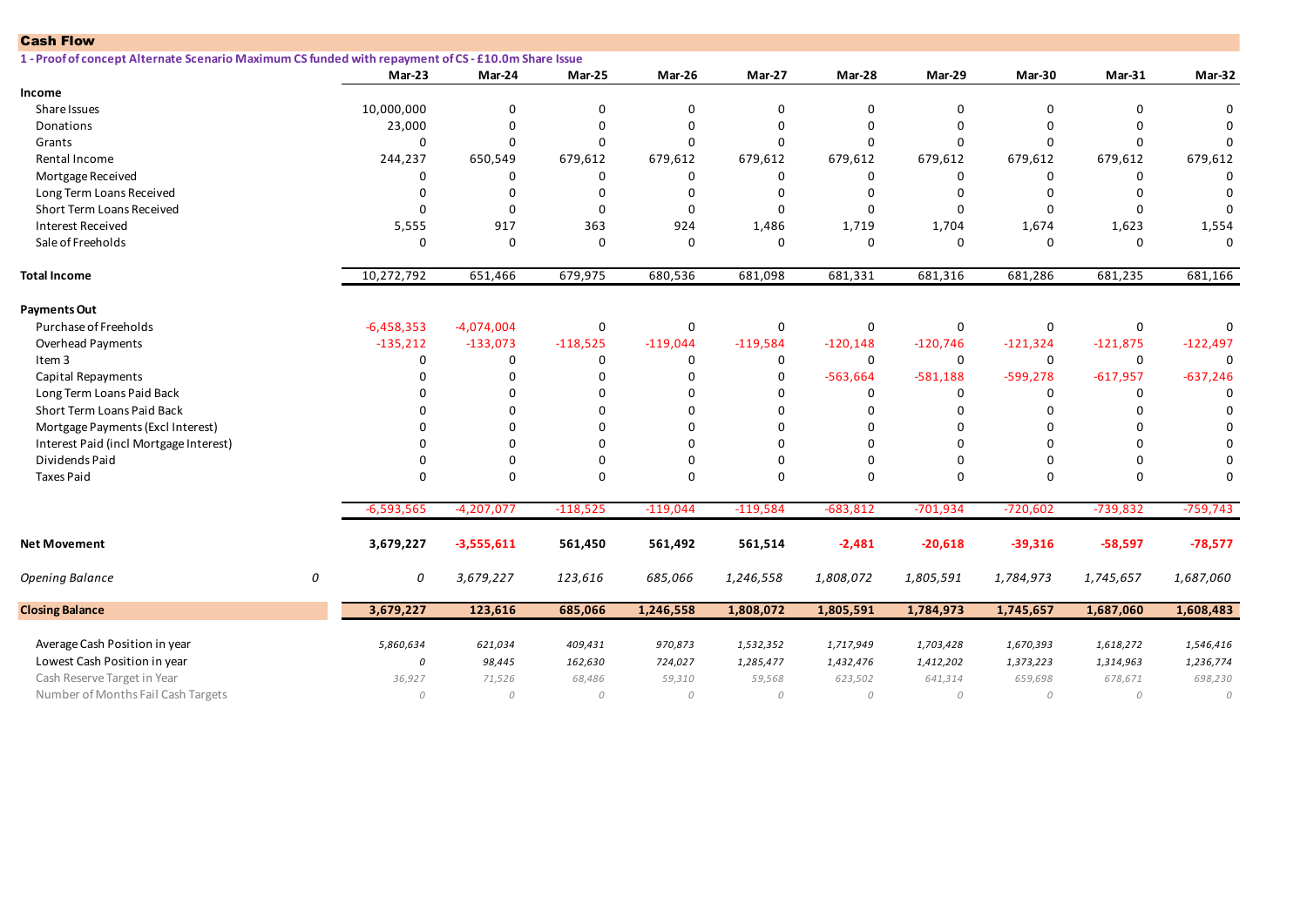| <b>Balance Sheet</b>                                                                                |                         |             |             |             |                           |             |             |             |                 |               |                       |
|-----------------------------------------------------------------------------------------------------|-------------------------|-------------|-------------|-------------|---------------------------|-------------|-------------|-------------|-----------------|---------------|-----------------------|
| 1 - Proof of concept Alternate Scenario Maximum CS funded with repayment of CS - £10.0m Share Issue |                         |             |             |             |                           |             |             |             |                 |               |                       |
|                                                                                                     | Opening                 |             |             |             |                           |             |             |             |                 |               |                       |
|                                                                                                     | Apr-22                  | Mar-23      | Mar-24      | Mar-25      | Mar-26                    | Mar-27      | Mar-28      | Mar-29      | Mar-30          | <b>Mar-31</b> | Mar-32                |
| Properties Purchased in Year                                                                        |                         | 18          | 12          | $\mathbf 0$ | 0                         | $\mathbf 0$ | $\mathbf 0$ | $\mathbf 0$ | $\mathbf 0$     | $\mathbf 0$   | $\mathbf 0$           |
| <b>Properties Held at Year End</b>                                                                  | 0                       | 18          | 30          | 30          | 30                        | 30          | 30          | 30          | 30              | 30            | 30                    |
| <b>Fixed Assets</b>                                                                                 |                         |             |             |             |                           |             |             |             |                 |               |                       |
| Venue Freeholds                                                                                     | 0                       | 6,458,353   | 10,532,357  | 10,532,357  | 10,532,357                | 10,532,357  | 10,532,357  | 10,532,357  | 10,532,357      | 10,532,357    | 10,532,357            |
| Other items                                                                                         | 0                       | 0           | 0           | $\mathbf 0$ | $\mathbf 0$               | $\mathbf 0$ | $\mathbf 0$ | $\mathbf 0$ | 0               | 0             | 0                     |
|                                                                                                     | $\mathbf 0$             | 6,458,353   | 10,532,357  | 10,532,357  | 10,532,357                | 10,532,357  | 10,532,357  | 10,532,357  | 10,532,357      | 10,532,357    | 10,532,357            |
| <b>Current Assets</b>                                                                               |                         |             |             |             |                           |             |             |             |                 |               |                       |
| Cash at Bank                                                                                        | 0                       | 3,679,227   | 123,616     | 685,066     | 1,246,558                 | 1,808,072   | 1,805,591   | 1,784,973   | 1,745,657       | 1,687,060     | 1,608,483             |
| <b>Trade Debtors</b>                                                                                | $\Omega$                | 55,096      | 68,278      | 68,278      | 68,278                    | 68,278      | 68,278      | 68,278      | 68,278          | 68,278        | 68,278                |
| <b>Other Debtors</b>                                                                                | 0                       | $\Omega$    | 0           | $\mathbf 0$ | 0                         | $\mathbf 0$ | $\mathbf 0$ | $\mathbf 0$ | 0               | $\mathbf 0$   | 0                     |
|                                                                                                     | $\mathbf 0$             | 3,734,323   | 191,894     | 753,344     | 1,314,836                 | 1,876,350   | 1,873,869   | 1,853,251   | 1,813,935       | 1,755,338     | 1,676,761             |
| <b>Current Liabilities</b>                                                                          |                         |             |             |             |                           |             |             |             |                 |               |                       |
| <b>Short Term Loans</b>                                                                             | $\mathbf 0$             | $\mathbf 0$ | $\mathbf 0$ | $\mathbf 0$ | $\mathbf 0$               | $\mathbf 0$ | $\mathbf 0$ | $\mathbf 0$ | $\mathbf 0$     | $\mathbf 0$   | $\Omega$              |
| <b>Trade Creditors</b>                                                                              | $\mathbf 0$             | $-7,840$    | $-11,738$   | $-11,833$   | $-11,925$                 | $-12,017$   | $-12,121$   | $-12,215$   | $-12,319$       | $-12,412$     | $-12,519$             |
| <b>Taxation Creditors</b>                                                                           | $\Omega$                | $\Omega$    | $\mathbf 0$ | $\mathbf 0$ | $\mathbf 0$               | $\mathbf 0$ | $\mathbf 0$ | $\mathbf 0$ | $\Omega$        | 0             | $\Omega$              |
| <b>Other Creditors</b>                                                                              | $\mathbf 0$             | $-137,741$  | $-170,697$  | $-170,697$  | $-170,697$                | $-170,697$  | $-170,697$  | $-170,697$  | $-170,697$      | $-170,697$    | $-170,697$            |
|                                                                                                     | $\mathbf 0$             | $-145,581$  | $-182,435$  | $-182,530$  | $-182,622$                | $-182,714$  | $-182,818$  | $-182,912$  | $-183,016$      | $-183,109$    | $-183,216$            |
| <b>Net Current Assets</b>                                                                           | 0                       | 3,588,742   | 9,459       | 570,814     | 1,132,214                 | 1,693,636   | 1,691,051   | 1,670,339   | 1,630,919       | 1,572,229     | 1,493,545             |
| Fixed Assets less net Current Assets                                                                | $\mathbf 0$             | 10,047,095  | 10,541,816  | 11,103,171  | 11,664,571                | 12,225,993  | 12,223,408  | 12,202,696  | 12,163,276      | 12,104,586    | 12,025,902            |
| Long Term Liabilities                                                                               |                         |             |             |             |                           |             |             |             |                 |               |                       |
| Long Term Loans                                                                                     | $\pmb{0}$               | 0           | $\pmb{0}$   | $\pmb{0}$   | $\mathbf 0$               | $\mathbf 0$ | $\pmb{0}$   | $\pmb{0}$   | 0               | 0             | $\Omega$              |
| Mortgages                                                                                           | $\mathbf 0$             | $\mathbf 0$ | $\mathbf 0$ | $\mathbf 0$ | $\mathbf 0$               | $\mathbf 0$ | $\mathbf 0$ | $\mathbf 0$ | $\mathbf 0$     | $\mathbf 0$   | $\Omega$              |
| <b>Net Assets</b>                                                                                   | 0                       | 10,047,095  | 10,541,816  | 11,103,171  | 11,664,571                | 12,225,993  | 12,223,408  | 12,202,696  | 12,163,276      | 12,104,586    | 12,025,902            |
|                                                                                                     |                         |             |             |             |                           |             |             |             |                 |               |                       |
| Financed By: -<br>Share Capital                                                                     | $\mathbf 0$             | 10,000,000  | 10,304,159  | 10,617,570  |                           | 11,273,280  | 11,042,565  | 10,787,000  |                 | 10,195,930    |                       |
| Donated Restricted Reserves                                                                         | 0                       | 0           | $\mathbf 0$ | $\mathbf 0$ | 10,940,513<br>$\mathbf 0$ | $\mathbf 0$ | 0           | $\mathbf 0$ | 10,505,253<br>0 | 0             | 9,857,566<br>$\Omega$ |
| Revaluation Reserve (Restricted)                                                                    | 0                       | 31,164      | 180,996     | 348,284     | 515,572                   | 682,860     | 850,148     | 1,017,436   | 1,184,724       | 1,352,012     | 1,519,300             |
|                                                                                                     |                         |             |             |             |                           |             |             |             |                 |               |                       |
| Reserves - B/fwd                                                                                    | 0                       | 0           | 15,931      | 56,661      | 137,317                   | 208,486     | 269,853     | 330,695     | 398,260         | 473,299       | 556,644               |
| Reserves - YTD                                                                                      | $\mathbf 0$             | 15,931      | 40,730      | 80,656      | 71,169                    | 61,367      | 60,842      | 67,565      | 75,039          | 83,345        | 92,392                |
|                                                                                                     | $\overline{\mathbf{0}}$ | 10,047,095  | 10,541,816  | 11,103,171  | 11,664,571                | 12,225,993  | 12,223,408  | 12,202,696  | 12,163,276      | 12,104,586    | 12,025,902            |
|                                                                                                     | $\ldots$                |             | $\cdots$    |             | $\cdots$                  | $\ldots$    | $\ldots$    | $\cdots$    | $\cdots$        | $\ldots$      | $\ldots$              |
| Designated Funds                                                                                    |                         | 6,427,189   | 10,351,361  | 10,184,073  | 10,016,785                | 9,849,497   | 9,682,209   | 9,514,921   | 9,347,633       | 9,180,345     | 9,013,057             |
| <b>Free Reserves</b>                                                                                |                         | 3,619,906   | 190,455     | 919,098     | 1,647,786                 | 2,376,496   | 2,541,199   | 2,687,775   | 2,815,643       | 2,924,241     | 3,012,845             |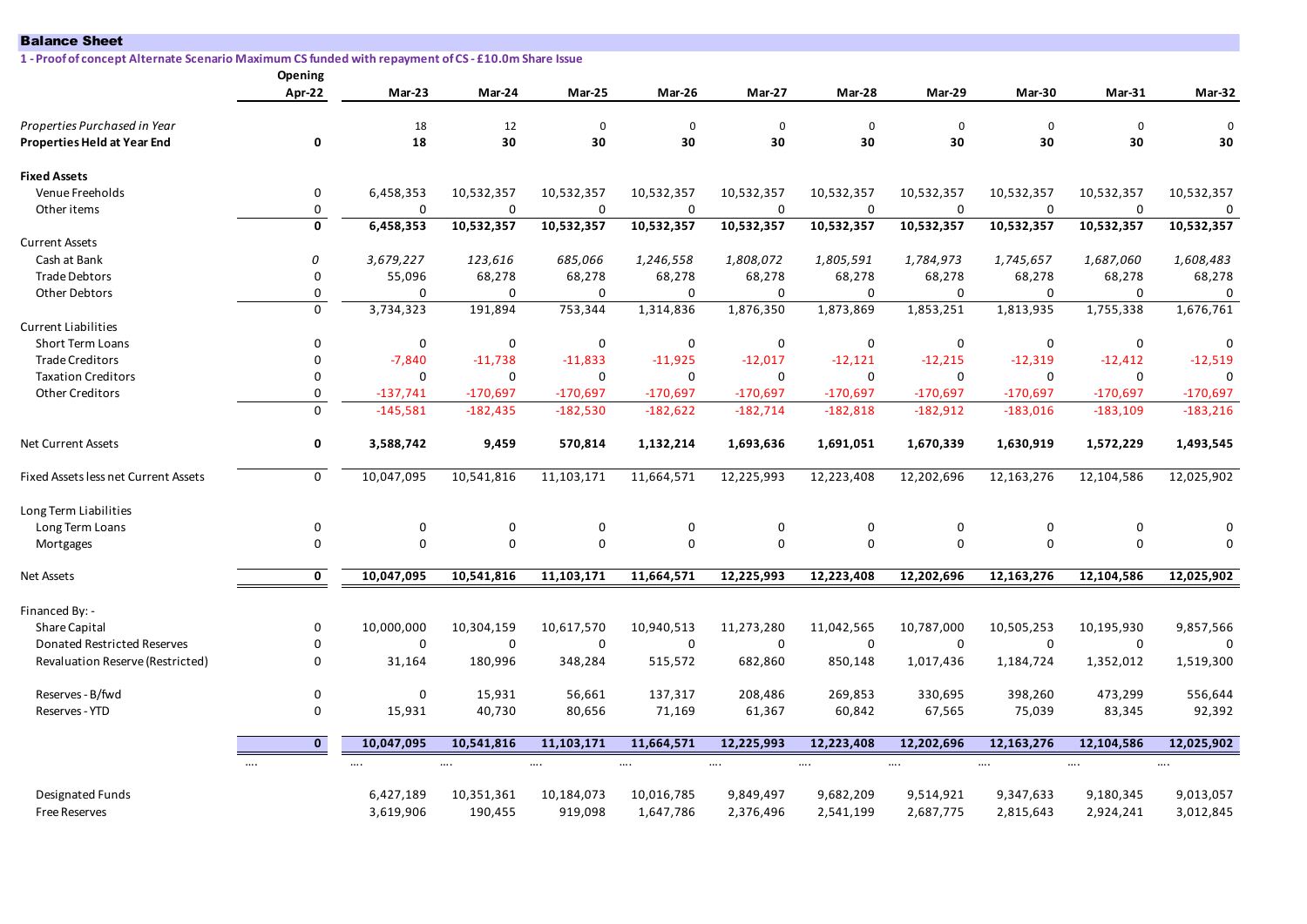# **Risk Matrix**

| <b>Risk</b>                                                                          | Likelihood<br>$(1-3)$ | Impact<br>$(1-3)$ | <b>Combined</b><br>$(1-9)$ | <b>Mitigation</b>                                                                                                                                                                                                                                                                                                                                                                                                                                                                                                                                                                                                                                                                                                                                                                                                                                                                                                                                            |
|--------------------------------------------------------------------------------------|-----------------------|-------------------|----------------------------|--------------------------------------------------------------------------------------------------------------------------------------------------------------------------------------------------------------------------------------------------------------------------------------------------------------------------------------------------------------------------------------------------------------------------------------------------------------------------------------------------------------------------------------------------------------------------------------------------------------------------------------------------------------------------------------------------------------------------------------------------------------------------------------------------------------------------------------------------------------------------------------------------------------------------------------------------------------|
| MVP is unable to<br>source venues to<br>purchase                                     | $\mathbf{1}$          | 3                 | 3                          | There are over 900 venues in the MVA. Our surveys indicate that 93% of these venues<br>have a commercial landlord. Music Venue Trust was created to make a long-term systemic<br>change to GMVs to improve their resilience, their ability to invest, and their function as<br>hubs of creativity and community. The issue of ownership underlies almost every other<br>challenge that GMVs have faced during the last twenty years; gentrification, noise<br>complaints, under investment, poor economic model and an inability to plan for the<br>future. In the time MVT has existed only a small handful of venues have been able to raise<br>the capital to purchase their own venues, and post COVID bank requirements mean this is<br>unlikely to change. In short, the number of venues who would wish to have MVP as their<br>landlord far exceeds the number of venues we project our ability to purchase in all<br>projected financial scenarios. |
| Operators face<br>financial difficulties<br>and can no longer<br>afford to pay rent. | 3                     | 1                 | 3                          | MVP and MVT will be working closely with the operators to ensure that they are taking<br>advantage of all the support that is available to them. We will be encouraging venues to<br>reincorporate as a not for profit entity to take advantage of tax incentives to make their<br>businesses more sustainable. MVP will be able to broker deals on behalf of venues that sit<br>within their portfolio to help bring down operating costs.                                                                                                                                                                                                                                                                                                                                                                                                                                                                                                                  |
| Operators cease<br>operating and<br>properties are void                              | 3                     | 1                 | 3                          | MVT is the representative body of Music Venue Alliance, a group of over 900 GMVs. MVT<br>have previously used this extensive knowledge and contact base to help find replacement<br>operators for venues in the past. If an operator was to fail within the MVP venue portfolio,<br>then MVT are ultimately better placed than any other organisation to help find a<br>replacement.                                                                                                                                                                                                                                                                                                                                                                                                                                                                                                                                                                         |